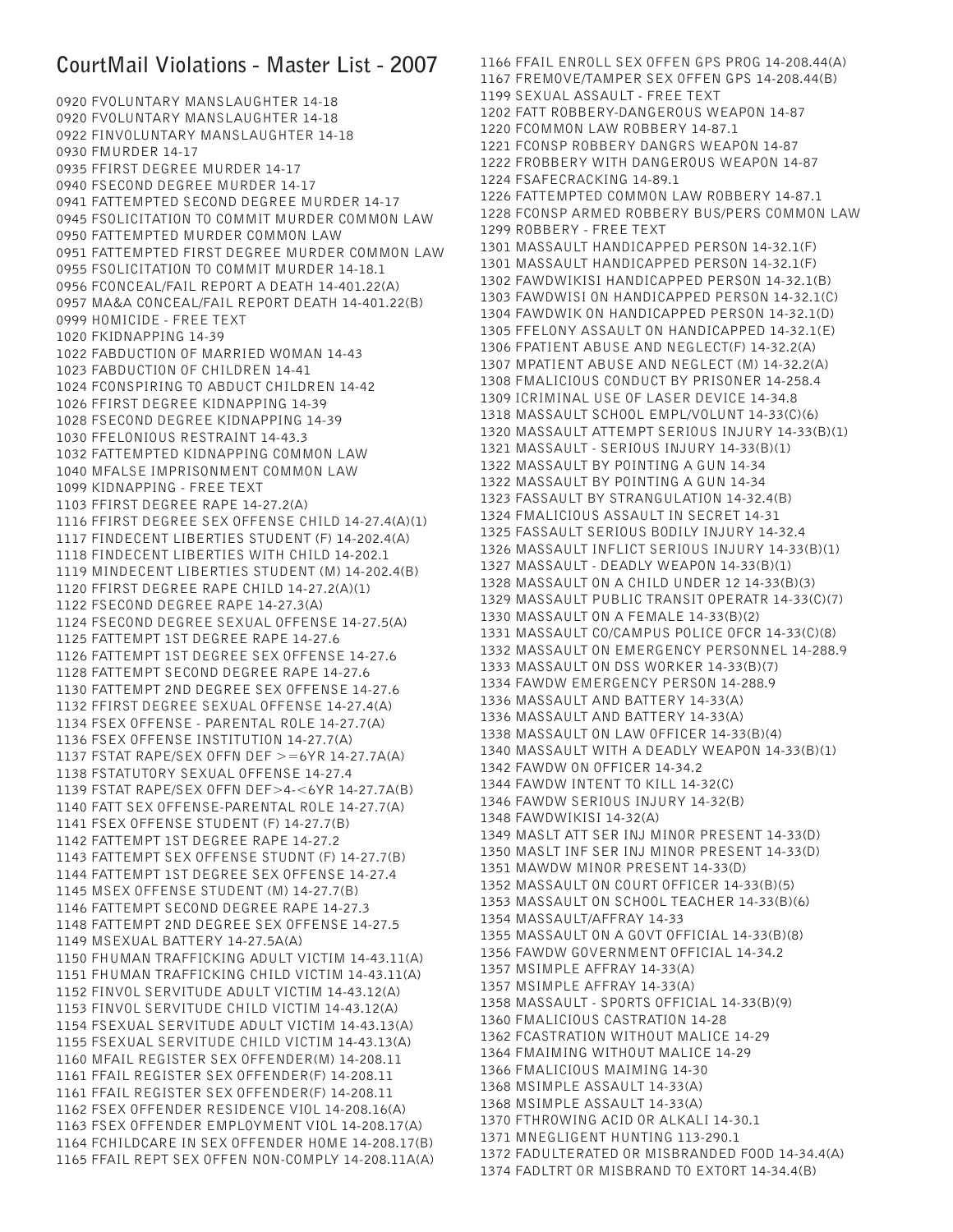1376 MABUSE/EXPLOIT CH122C PATIENT 122C-66(A) 1377 FEXPLOIT DISABLE/ELDER TRUST 14-112.2(B) 1378 FEXPLOIT DISABLE/ELDER CAPACITY 14-112.2(C) 1380 FABUSE DISABLE/ELDER SER INJ 14-32.3(A) 1381 FABUSE DISABLE/ELDER WITH INJ 14-32.3(A) 1382 FNEGLECT DISABLE/ELDER SER INJ 14-32.3(B) 1383 FNEGLECT DISABLE/ELDER WITH INJ 14-32.3(B) 1384 FEXPLOIT DISABLE/ELDER(F) 14-32.3(C) 1385 MEXPLOIT DISABLE/ELDER(M) 14-32.3(C) 1386 MASSAULT ATTEMPT SERIOUS INJ(M) 14-33(C)(1) 1387 MASSAULT INFLICT SERIOUS INJ(M) 14-33(C)(1) 1388 MASSAULT WITH A DEADLY WEAPON 14-33(C)(1) 1389 MASSAULT ON A FEMALE 14-33(C)(2) 1390 MASSAULT ON A CHILD UNDER 12 14-33(C)(3) 1391 MASSAULT GOVT OFFICIAL/EMPLY 14-33(C)(4) 1392 MASSAULT SCHOOL BUS PERSONNEL 14-33(C)(5) 1393 FHABITUAL MISDEMEANOR ASSAULT 14-33.2 1394 FASSAULT LEO/PO/OTHER W FIREARM 14-34.5 1395 MASSAULT EMERGENCY PRSNL(M) 14-34.6(A) 1396 FASSAULT EMERG PRSNL IBI/WDW 14-34.6(B) 1397 FASSAULT EMERG PRSNL FIREARM 14-34.6(C) 1398 FASSAULT LEO/PO/OTHER SER INJRY 14-34.7 1399 ASSAULT - FREE TEXT 2020 FARSON 14-58 2021 FBURNING OF A SCHOOL HOUSE 14-60 2022 FBURNING BLDG UNDER CONSTRUCT 14-62.1 2023 FBURNING UNOCCUPIED BLDG 14-62 2024 FATTEMPT TO BURN BLDG OR BOAT 14-67 2025 FBURN OCCUPIED BUILDING 14-62 2026 FFRAUDULENTLY BURNING DWELLING 14-65 2027 FFIRST DEGREE ARSON 14-58 2028 FSECOND DEGREE ARSON 14-58 2030 FBURNING PERSONAL PROPERTY 14-66 2032 FBURN CHURCH/RELIGIOUS BLDG 14-62.2 2099 ARSON - FREE TEXT 2110 FEXTORTION 14-118.4 2112 MBLACKMAILING 14-118 2116 FUNLAWFUL OBTAINING CREDIT CARD 14-113.13 2199 EXTORT - FREE TEXT 2206 FPOSSESSION OF BURGLARY TOOLS 14-55 2208 FATT BREAK OR ENTER BLDG (F) 14-54(A) 2209 MATT BREAK OR ENTER BLDG (M) 14-54(B) 2210 FBREAKING/ENTERING AND LARCENY 14-54 2211 FBREAKING/ENTERING AND LARCENY 14-72(B) 2212 FBREAKING AND OR ENTERING (F) 14-54(A) 2214 MBREAKING OR ENTERING (M) 14-54(B) 2215 FATTEMPT TO BREAK OR ENTER (F) 14-54(A) 2216 FBREAK OR ENTER A MOTOR VEHICLE 14-56 2217 FBREAK COIN/CURRENCY MACH (F) 14-56.1 2218 MBREAK COIN/CURRENCY MACH (M) 14-56.1 2219 MDAMAGE COIN/CURRENCY MACHINE 14-56.2 2220 FBREAK/ENTER RAILROAD CAR 14-56 2221 MATTEMPT BREAK/ENTER MOTOR VEH 14-56 2222 FBREAK/ENTER TRAILER/AIRCRAFT 14-56 2223 FBREAK/ENTER BOAT 14-56 2224 FBURGLARY WITH EXPLOSIVES 14-57 2225 FBREAK/ENTER PLACE OF WORSHIP 14-54.1(A) 2226 FFIRST DEGREE BURGLARY 14-51 2228 FSECOND DEGREE BURGLARY 14-51 2230 MWRONGFULLY BREAK/ENTER A BLDG 14-54(B) 2232 MATTEMPT TO BREAK AND ENTER (M) 14-54(A) 2240 FATTEMPT FIRST DEGREE BURGLARY 14-51 2299 BURGLARY - FREE TEXT 2301 FFELONY CONVERSION 14-168.1 2302 MMISDEMEANOR CONVERSION 14-168.1 2318 MAID & ABET LARCENY (M) 14-72(A) 2319 FAID & ABET LARCENY (F) 14-72(A)

2320 FFEL LARCENY - >\$400 14-72(A) 2321 FFELONY LARCENY 14-72(A) 2322 MMISDEMEANOR LARCENY 14-72(A) 2323 FAID AND ABET ARMED ROBBERY 14-87 2324 FLARCENY BY TRICK 14-72 2325 FLARCENY OF A FIREARM 14-72(B) 2326 MLARCENY BY TRICK 14-72(A) 2327 FATTEMPTED LARCENY (F) 14-72 2328 MLARCENY - REMARKING GOODS 14-72.1(D) 2330 MLARCENY BY CHANGING PRICE TAG 14-72.1(D) 2331 FLARCENY OF CHOSE IN ACTION 14-75 2332 MLARCENY - TAG TRANSFER 14-72.1(D) 2333 FLARCENY BY ANTI-INVNTRY DEVICE 14-72.1(D1) 2334 FLARCENY BY EMPLOYEE 14-74 2335 FLARCENY BY EMPL >=\$100,000 14-74 2336 FLARCENY FROM THE PERSON 14-72(B)(1) 2337 FPOSSESS STOLEN FIREARM 14-71.1 2338 FPOSSESS STOLEN MOTOR VEHICLE 14-77.1 2339 MRECEIVE STOLEN GOODS/PROP (M) 14-71 2340 FRECEIVE STOLEN GOODS/PROP (F) 14-71 2341 FPOSS STOLEN GOODS/PROP (F) 14-71.1 2342 MSHOPLIFTING CONCEALMENT GOODS 14-72.1 2343 MPOSS STOLEN GOODS/PROP (M) 14-71.1 2344 MLARCENY OF HORSE, SWINE, ETC. 14-81 2345 FLARCENY OF HORSE/SWINE/CATTLE 14-81(A) 2346 MLARCENY OF PUBLIC RECORD 14-76 2348 FLARCENY OF SECRET PROCESS 14-75.1 2350 MLARCENY OF WILL 14-77 2351 MTAKE HORSE/MULE/DOG TEMP PURP 14-82 2352 MLARCENY OF DOG 14-84 2353 MATTEMPTED LARCENY (M) 14-72 2354 MTHEFT OF CABLE TV SERVICE 14-118.5 2356 FLARCENY AFTER BREAK/ENTER 14-72(B)(2) 2358 MUNAUTH TAKE/SALE DAIRY CASE 14-72.4(A) 2360 FLARCENY OF DOG 14-81(A1) 2361 FLARCENY FROM CONSTRUCTION SITE 14-72.6(A)(1) 2362 FPOS/REC STOLEN PROP CONST SITE 14-72.6(A)(2) 2363 FLARCENY OF PINE STRAW 14-79.1 2390 MUNAUTHORIZED USE OF MOTOR VEH 14-72.2 2391 FLARCENY OF MOTOR VEHICLE (F) 14-72(A) 2392 MLARCENY OF MOTOR VEHICLE (M) 14-72(A) 2393 MLARCENY OF MOTOR FUEL 14-72.5 2399 LARCENY - FREE TEXT 2404 MUNAUTHORIZED USE OF MOTOR VEH 14-72.2 2406 FLARCENY OF MOTOR VEHICLE 14-72(A) 2408 MLARCENY OF MOTOR VEHICLE 14-72(A) 2499 STOLEN VEHICLE - FREE TEXT 2503 FCOUNTERFEITING COIN 14-13 2505 FUTTERING COUNTERFEIT COIN 14-13 2508 MPOSSESS COUNTERFEITING TOOLS 14-14 2509 FPOSS 5+ COUNTERFEIT INSTRUMENT 14-119(B) 2510 MCOMMON LAW FORGERY (M) COMMON LAW 2511 FCOMMON LAW FORGERY (F) COMMON LAW 2512 FCOMMON LAW UTTERING (F) COMMON LAW 2513 MCOMMON LAW UTTERING (M) COMMON LAW 2514 FAID & ABET FORGERY 14-119(A) 2520 FFORGERY OF INSTRUMENT 14-119(A) 2522 FFORGERY AND UTTERING 14-119 2524 FUTTERING FORGED INSTRUMENT 14-120 2525 MATTEMPTED UTTERING 14-120 2526 FATTEMPTED UTTERING 14-120 2527 FUTTERING FORGED ENDORSEMENT 14-120 2528 FFORGERY OF ENDORSEMENT 14-120 2540 FFORGERY OF DEEDS OR WILLS 14-122 2542 FFORGERY COMMON LAW 2599 FORGERY - FREE TEXT 2601 FBUY/SELL/DISTRIB FOOD STAMPS 108A-53.1(A)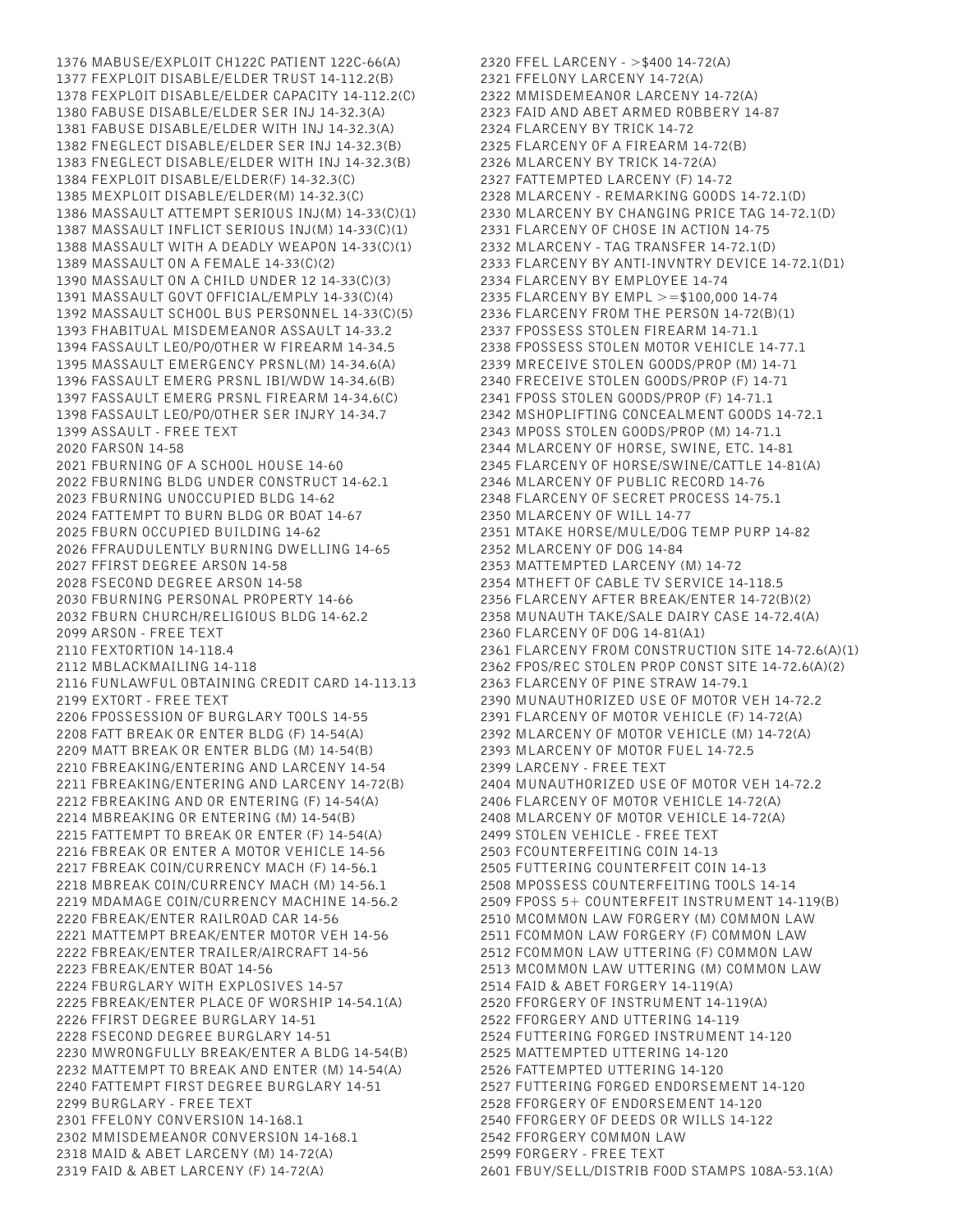2602 MILLEG POSS/USE FOOD STAMPS(M) 108A-53.1(B) 2603 FINSURANCE FRAUD 58-2-161 2603 FINSURANCE FRAUD 58-2-161 2604 FILLEG POSS/USE FOOD STAMPS(F) 108A-53.1(B) 2605 MFINANCIAL CARD FRAUD (M) 14-113.13 2606 MWORTHLESS CHECK 14-107 2607 MESC LAW FRAUD VIOL 96-18(B) 2608 MGIVING FALSE INFO TO ESC 96-18 2609 MNO REPORT TO ESC 96-18(B) 2610 MWORTHLESS CHECK NO ACCOUNT 14-107(D)(3) 2611 MOBTAIN PROPERTY WORTHLESS CHK 14-106 2612 FFINANCIAL CARD THEFT 14-113.9 2613 MFOOD STAMP FRAUD (M) 108A-53 2614 FFINANCIAL CARD FORGERY 14-113.11 2615 FFOOD STAMP FRAUD (F) 108A-53 2616 FFINANCIAL CARD FRAUD (F) 14-113.13 2617 MPUBLIC ASSISTANCE FRAUD (M) 108A-39(A) 2618 MDEFRAUDING INNKEEPER 14-110 2619 FPUBLIC ASSISTANCE FRAUD (F) 108A-39(B) 2620 MHIRING WITH INTENT TO DEFRAUD 14-168 2621 FMEDICAL PROVIDER FRAUD 108A-63 2622 MINTERFERE WITH UTILITY METER 14-151.1 2623 MUNLAWFUL TELEPHONE TAP 14-155 2624 MDIVERTING UTILITY USE 14-151 2625 MFALSE TELEPHONE CREDIT 14-113.1 2626 MFAIL TO WORK AFTER PAID 14-104 2627 MCREDIT VIO W/O AUTH OF ISSUEE 14-113.1 2628 MFALSE HOTEL REGISTRATION 14-186 2629 FCREDIT VIO W/O AUTH OF ISSUEE 14-113.1 2630 MCREDIT VIOL AFTER CREDIT REV 14-113.1 2631 FATT OBTAIN PROP FALSE PRETENSE 14-100 2632 FOBTAIN PROPERTY FALSE PRETENSE 14-100 2633 FOBT PROP FALSE PRET >=\$100,000 14-100 2634 TFRAUDULENT LICENSE PERMIT 20-30(5) 2635 FIDENTITY THEFT 14-113.20 2636 MFRAUD DISPOSAL MORTGAGE PROP 14-114 2637 FTRAFFICKING STOLEN IDENTITIES 14-113.20A 2638 FUNLAWFUL OBTAINING CREDIT CARD 14-113.13 2639 MUNLAWFULLY OBTAIN CREDIT CARD 14-113.13 2640 FALTER/STEAL/DEST CRIMINAL EVID 14-221.1 2641 FALTER COURT DOCUMENTS 14-221.2 2642 FCARD THEFT W/SCANNING DEVICE 14-113.9(A)(5) 2643 MACCESSING COMPUTERS (M) 14-454(B) 2644 MFALSE ADVERTISING 14-117 2645 FDAMAGING COMPUTERS(F) 14-455(A) 2646 MFAIL TO RETURN RENTAL PROPERTY 14-167 2647 MDAMAGING COMPUTERS(M) 14-455(A) 2648 FFRAUDULENT INSURANCE CLAIM 14-214 2649 MFAIL RETN PROP RENTD PUR OPT 14-168.4 2650 MOBTAIN PROPERTY WORTHLESS CHK 14-106 2651 FACCESSING COMPUTERS (F) 14-454(A) 2652 MCOMPUTER TRESPASS (M) 14-458 2653 FCOMPUTER TRESPASS (F) 14-458 2654 MSECRETING LIEN PROPERTY 14-115 2655 MWORTHLESS CHECK CLOSED ACCOUNT 14-107(D)(4) 2656 MWORTHLESS CHK 4TH SUB OFFENSE 14-107(D)(1) 2657 MOBTAIN CS BY FRAUD/FORGERY (M) 90-108(A)(10) 2658 FOBTAIN CS BY FRAUD/FORGERY (F) 90-108(A)(10) 2659 MOBT/ATT OBT ALC OTHERS ID 18B-302(E)(4) 2660 MOBT/ATT OBT ALC FALSE ID 18B-302(E)(2) 2661 MOBT/ATT OBT ALC OTHER DL 18B-302(E)(3) 2662 MOBT/ATT OBT ALC FALSE DL 18B-302(E)(1) 2663 MMISREP TO OBTAIN ESC BENEFIT 96-18(A) 2664 MMISREP TO PREVENT ESC BENEFIT 96-18(B) 2665 MEMPL SEC LAW VIOLATION 96-18(C) 2666 MSIMPLE WORTHLESS CHECK 14-107(D)(1) 2670 FFELONY WORTHLESS CHECK 14-107(D)

2671 MOBT/ATT OBT ALC OTHER FORM ID 18B-302(E)(5) 2672 FFALSE FOREIGN VENDOR CERTIFICA 143-59.1 2673 FFALSE VENDOR CERTIFICATION 143-59.2 2674 MCHILDCARE SUBSIDY FRAUD=<\$1000 110-107(A) 2675 FCHILDCARE SUBSIDY FRAUD>\$1000 110-107(A) 2676 FFAIL RETURN HIRED MV >\$4000 14-167 2680 FCHECK CASHING WITHOUT LICENSE 53-276 2681 FSECURITIES FRAUD/VIOLATION 78A-8 2682 MPOSS/MANUFACTURE FRAUDULENT ID 14-100.1(A) 2683 MOBTAIN ID USING FALSE INFO 14-100.1(B) 2684 MALLOW USE OF ID/LIC TO BUY ALC 18B-302(F) 2685 FBAIL BNDSMN FAIL RET SEC>\$1500 58-71.95(5) 2686 FA&A OBTAIN PROP FALSE PRETENSE 14-100 2687 FCONSP OBTAIN PROP FALSE PRET 14-100 2688 MATT OBTAIN CS FORGERY/FRAUD(M) 90-108(A)(10) 2689 FATT OBTAIN CS FORGERY/FRAUD(F) 90-108(A)(10) 2694 FMORTGAGE SVC W/O LICENSE 53-243.02 2699 FRAUD - FREE TEXT 2704 FEMBEZZLEMENT OF STATE PROPERTY 14-91 2705 FEMBEZ STATE PROP >=\$100,000 14-91 2710 FEMBEZZLEMENT BY FIDUCIARY 14-90 2714 FEMBEZZLEMENT RAILROAD OFFICER 14-94 2715 FEMBEZZLEMENT RR OFF >=\$100,000 14-94 2718 FEMBEZZLEMENT 14-90 2719 FEMBEZZLEMENT >=\$100,000 14-90 2720 FEMBEZZLEMENT - INSURANCE AGENT 14-96 2722 FEMBEZZLEMENT-PUB OFF/TRUSTEES 14-92 2723 FEMBEZ PUB OFF/TRST >=\$100,000 14-92 2799 EMBEZZLE - FREE TEXT 2908 MNEGLIGENT AND CARELESS BURNING 69-33 2910 FBURNING PERSONAL PROPERTY 14-66 2912 MINJURY TO PERSONAL PROPERTY 14-160 2914 TTAMPERING WITH VEHICLE PARTS 20-107 2916 MDEFACING PUBLIC BUILDING 14-132(A) 2919 MBURN WITHOUT WATCHMAN 14-140.1 2920 MINJURY TO REAL PROPERTY 14-127 2922 TTAMPERING WITH VEHICLE STEAL 20-107(B) 2924 TTAMPERING WITH VEHICLE 20-107 2926 MDAMAGE TO PERSONAL PROPERTY 14-160 2928 MALTER/REMOVE NMV SERIAL NUMBER 14-160.1(A) 2930 MPOSS/SELL/BUY ALT NMV SER NO 14-160.1(B) 2940 MFAIL TO EXTINGUISH FIRE 14-138 2941 MFAIL TO EXTINGUISH FIRE 14-138.1 2942 MSET FIRE TO WOODS/LANDS/FIELDS 14-137 2999 DAMAGE PROPERTY - FREE TEXT 3401 MPOSSESS DRUG PARAPHERNALIA 90-113.22 3402 FSELL/DELIVER SCH I CS 90-95(A)(1) 3403 FSELL/DELIVER SCH II CS 90-95(A)(1) 3404 FSELL/DELIVER SCH III CS 90-95(A)(1) 3405 FPOSS CS W/IN 300 FT OF SCHOOL 90-95(E)(8) 3406 FSELL/DELIVER SCH IV CS 90-95(A)(1) 3407 FSELL/DELIVER SCH V CS 90-95(A)(1) 3408 FSELL/DELIVER SCH VI CS 90-95(A)(1) 3409 FPOSS CS PRISON/JAIL PREMISES 90-95(E)(9) 3410 FS/D CS W/IN 300 FT OF SCHOOL 90-95(E)(8) 3411 FTRAFFICKING IN AMPHETAMINE 90-95(H)(3A) 3412 FTRAFFICK IN AMPHETAMINE/METH 90-95(H)(3B) 3413 FTRAFFICKING IN LSD 90-95(H)(4A) 3414 FCONSPIRE TRAFFIC AMPHETAMINE 90-95(I) 3415 FCONSPIRE TRAFFIC METHAMPHETAMI 90-95(I) 3416 FCONSPIRE TRAFFIC LSD 90-95(I) 3417 FPWIMSD MDA/MDMA 90-95(A)(1) 3417 FPWIMSD MDA/MDMA 90-95(A)(1) 3418 FTRAFFICKING IN MDA/MDMA 90-95(H)(4B) 3419 FCONSPIRE TRAFFIC MDA/MDMA 90-95(I) 3420 FSEIZURE/FORFEITURE OF VEHICLE 90-112 3421 FSELL/DELIVER MARIJUANA 90-95(A)(1)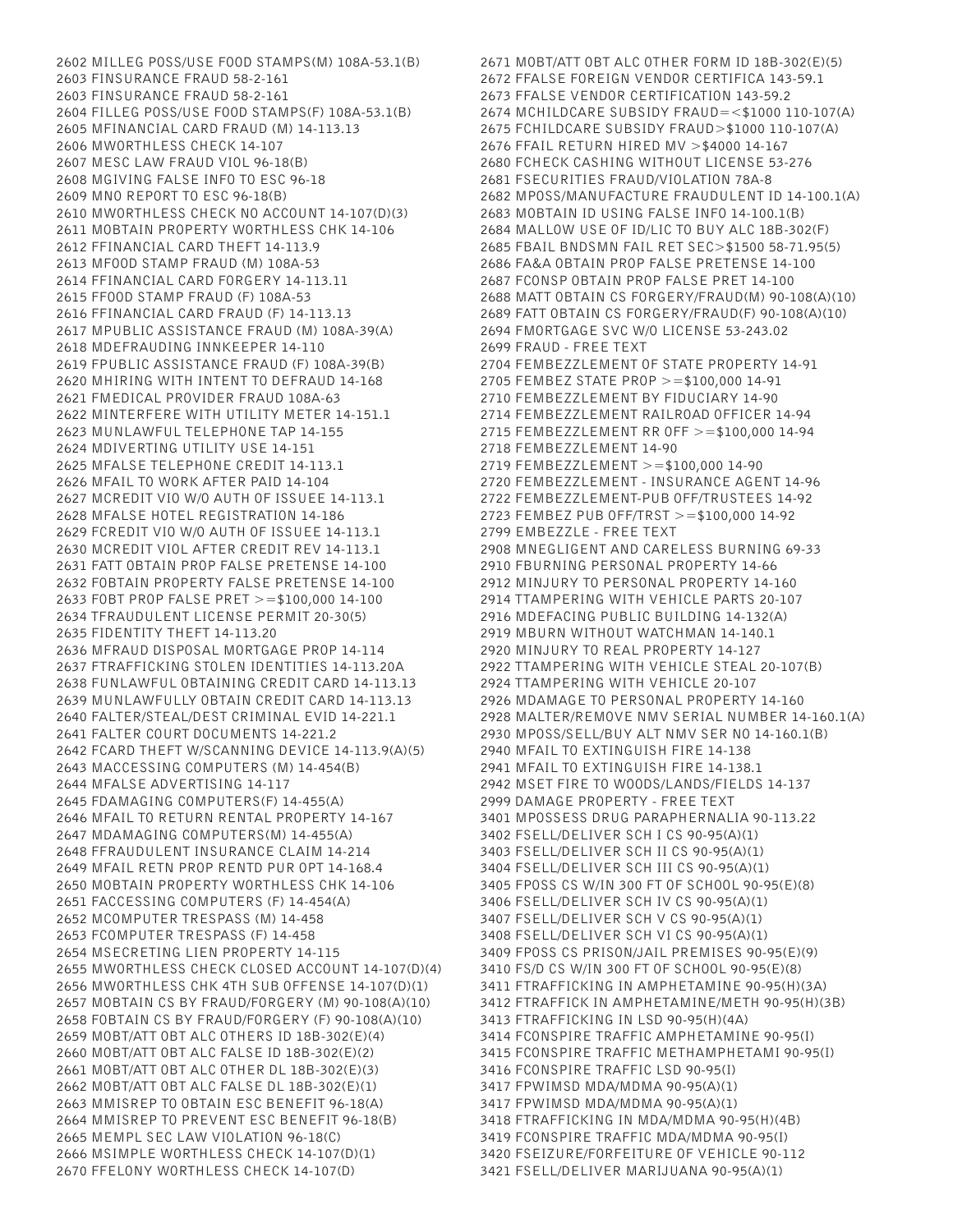3422 FCONSP SELL/DELIVER MARIJUANA 90-98 3423 FCS HIRE/USE MINOR>13 DEF 18<21 90-95.4(A)(1) 3424 FCS HIRE/USE MINOR<=13 DEF18<21 90-95.4(A)(2) 3425 FCS HIRE/USE MINOR >13 DEF >=21 90-95.4(B)(1) 3426 FCS HIRE/USE MINOR<=13 DEF>=21 90-95.4(B)(2) 3427 FCONSP SELL/DELIVER SCH I CS 90-98 3428 FPROMOTE DRUG SALES BY A MINOR 90-95.6 3429 FPARTICIP IN DRUG VIOL BY MINOR 90-95.7 3430 FEMBEZZLE CS BY EMPLOYEE OF REG 90-108(A)(14) 3431 FCONSP SELL/DELIVER SCH II CS 90-98 3432 FCONSP SELL/DELIVER SCH III CS 90-98 3433 FCONSP SELL/DELIVER SCH IV CS 90-98 3434 FCONSP SELL/DELIVER SCH V CS 90-98 3435 FSELL/DELIVER COCAINE 90-95(A)(1) 3436 FCONSPIRE SELL/DELIVER COCAINE 90-98 3437 FSELL/DELIVER HEROIN 90-95(A)(1) 3438 FCONSPIRE SELL/DELIVER HEROIN 90-98 3439 FCONSP SELL/DELIVER SCH VI CS 90-98 3440 FSELL MARIJUANA 90-95(A)(1) 3441 FSELL COCAINE 90-95(A)(1) 3442 FSELL HEROIN 90-95(A)(1) 3443 FSELL LSD 90-95(A)(1) 3444 FSELL SCH I CS 90-95(A)(1) 3445 FSELL SCH II CS 90-95(A)(1) 3446 FSELL SCH III CS 90-95(A)(1) 3447 FSELL SCH IV CS 90-95(A)(1) 3448 FSELL SCH V CS 90-95(A)(1) 3449 FSELL SCH VI CS 90-95(A)(1) 3450 FSELL/DELIVER LSD 90-95(A)(1) 3451 FCONSPIRE SELL/DELIVER LSD 90-98 3452 FATTEMPTED POSSESSION COCAINE 90-98 3453 FMANUFACTURE METHAMPHETAMINE 90-95(B)(1A) 3454 FPOSS/DISTRIBUTE METH PRECURSOR 90-95(D1)(2) 3455 FDELIVER MARIJUANA 90-95(A)(1) 3456 FDELIVER COCAINE 90-95(A)(1) 3457 FDELIVER HEROIN 90-95(A)(1) 3458 FDELIVER LSD 90-95(A)(1) 3459 FDELIVER SCH I CS 90-95(A)(1) 3460 FDELIVER SCH II CS 90-95(A)(1) 3461 FDELIVER SCH III CS 90-95(A)(1) 3462 FDELIVER SCH IV CS 90-95(A)(1) 3463 FDELIVER SCH V CS 90-95(A)(1) 3464 FDELIVER SCH VI CS 90-95(A)(1) 3465 FPOSSESS METHAMPHETAMINE 90-95(A)(3) 3466 FSELL METHAMPHETAMINE 90-95(A)(1) 3467 FDELIVER METHAMPHETAMINE 90-95(A)(1) 3468 FCONSPIRE SELL METHAMPHETAMINE 90-98 3469 FCONSPIRE DELIVER METH 90-98 3470 MPOSS MARIJ >1/2 TO 1 1/2 OZ 90-95(D)(4) 3471 FPWIMSD METHAMPHETAMINE 90-95(A)(1) 3472 MEXCEED PSEUDO LIMITS 90-113.53 3473 MEXCEED PSEUDO LIMITS 2 OFF 90-113.53 3474 FEXCEED PSEUDO LIMITS 3+ OFF 90-113.53 3475 FSELL OR DELIV CS MINOR >13-<16 90-95(E)(5) 3476 FSELL OR DELIV CS MINOR <=13 90-95(E)(5) 3477 FM/S/D/P CS ON/NEAR PLAYGROUND 90-95(E)(10) 3478 FM/S/D/P CS AT CHILD CARE CTR 90-95(E)(8) 3479 FPOSS/DIST PRECURSOR CHEMICAL 90-95(D1) 3480 FCONSPIRE SELL MARIJ 90-98 3481 FCONSPIRE SELL COCAINE 90-98 3482 FCONSPIRE SELL HEROIN 90-98 3483 FCONSPIRE SELL LSD 90-98 3484 FCONSPIRE SELL SCH I CS 90-98 3485 FCONSPIRE SELL SCH VI CS 90-98 3486 FCONTAMINATE FOOD/DRINK W/CS 14-401.16 3490 FCONSPIRE DELIVER MARIJ 90-98 3491 FCONSPIRE DELIVER COCAINE 90-98

3492 FCONSPIRE DELIVER HEROIN 90-98 3493 FCONSPIRE DELIVER LSD 90-98 3494 FCONSPIRE DELIVER SCH I CS 90-98 3495 FCONSPIRE DELIVER SCH VI CS 90-98 3500 MPOSS DRUG PARAPHERNALIA 90-113.22 3501 FMANUFACTURE SCH I CS 90-95(A)(1) 3502 FMANUFACTURE SCH II CS 90-95(A)(1) 3503 FMANUFACTURE SCH III CS 90-95(A)(1) 3504 FMANUFACTURE SCH IV CS 90-95(A)(1) 3505 FMANUFACTURE SCH V CS 90-95(A)(1) 3506 FMANUFACTURE SCH VI CS 90-95(A)(1) 3507 FCREATE COUNTERFEIT CS 90-95(A)(2) 3508 FSELL OR DELIVER SCH I CS 90-95(A)(1) 3509 FSELL OR DELIVER SCH II CS 90-95(A)(1) 3510 FSELL OR DELIVER SCH III CS 90-95(A)(1) 3511 FSELL OR DELIVER SCH IV CS 90-95(A)(1) 3512 FSELL OR DELIVER SCH V CS 90-95(A)(1) 3513 FSELL OR DELIVER SCH VI CS 90-95(A)(1) 3514 FSELL OR DELIVER COUNTERFEIT CS 90-95(A)(2) 3515 FPWIMSD SCH I CS 90-95(A)(1) 3516 FPWIMSD SCH II CS 90-95(A)(1) 3517 FPWIMSD SCH III CS 90-95(A)(1) 3518 FPWIMSD SCH IV CS 90-95(A)(1) 3519 FPWIMSD SCH V CS 90-95(A)(1) 3520 FPWIMSD SCH VI CS 90-95(A)(1) 3521 FPWISD COUNTERFEIT CS 90-95(A)(2) 3522 FFELONY POSSESSION SCH I CS 90-95(A)(3) 3523 FFELONY POSSESSION SCH II CS 90-95(A)(3) 3524 FFELONY POSSESSION SCH III CS 90-95(A)(3) 3525 FFELONY POSSESSION SCH IV CS 90-95(A)(3) 3526 FFELONY POSSESSION SCH V CS 90-95(A)(3) 3527 FFELONY POSSESSION SCH VI CS 90-95(D)(4) 3528 FTRAFFICKING IN MARIJUANA 90-95(H)(1) 3529 FTRAFFICKING IN METHAQUALONE 90-95(H)(2) 3530 FTRAFFICKING IN COCAINE 90-95(H)(3) 3531 FTRAFFICKING, OPIUM OR HEROIN 90-95(H)(4) 3532 FCONSPIRE TO TRAFFIC IN MARIJ 90-95(I) 3533 FCONSPIRE TRAFFIC METHAQUALONE 90-95(I) 3534 FCONSPIRE TO TRAFFIC IN COCAINE 90-95(I) 3535 FCONSPIRE TRAFFIC OPIUM/HEROIN 90-95(I) 3536 MSIMPLE POSSESS SCH II CS (M) 90-95(D)(2) 3537 MSIMPLE POSSESS SCH III CS (M) 90-95(D)(2) 3538 MSIMPLE POSSESS SCH IV CS (M) 90-95(D)(2) 3539 MSIMPLE POSSESS SCH V CS (M) 90-95(D)(3) 3540 MSIMPLE POSSESS SCH VI CS (M) 90-95(D)(4) 3541 FMANUFACTURE MARIJUANA 90-95(A)(1) 3542 FSELL OR DELIVER MARIJUANA 90-95(A)(1) 3543 FSELL MARIJUANA 90-95(A) 3544 FPWISD MARIJUANA 90-95(A) 3545 FPWIMSD MARIJUANA 90-95(A)(1) 3546 FP/W/I/M MARIJUANA 90-95(A) 3547 FP/W/I/S MARIJUANA 90-95(A) 3548 FP/W/I/D MARIJUANA 90-95(A) 3549 FFELONY POSSESSION MARIJUANA 90-95(D)(4) 3550 MPOSSESS MARIJUANA UP TO 1/2 OZ 90-95(D)(4) 3551 FCONSPIRE SELL OR DELIVER MARIJ 90-98 3552 FMANUFACTURE COCAINE 90-95(A)(1) 3553 FSELL OR DELIVER COCAINE 90-95(A)(1) 3554 FSELL COCAINE 90-95(A) 3555 FPWISD COCAINE 90-95(A) 3556 FPWIMSD COCAINE 90-95(A)(1) 3557 FP/W/I/M COCAINE 90-95(A) 3558 FP/W/I/S COCAINE 90-95(A) 3559 FP/W/I/D COCAINE 90-95(A) 3560 FFELONY POSSESSION OF COCAINE 90-95(D)(2) 3561 MSIMPLE POSS COCAINE 90-95(A) 3562 FCONSP SELL OR DELIVER COCAINE 90-98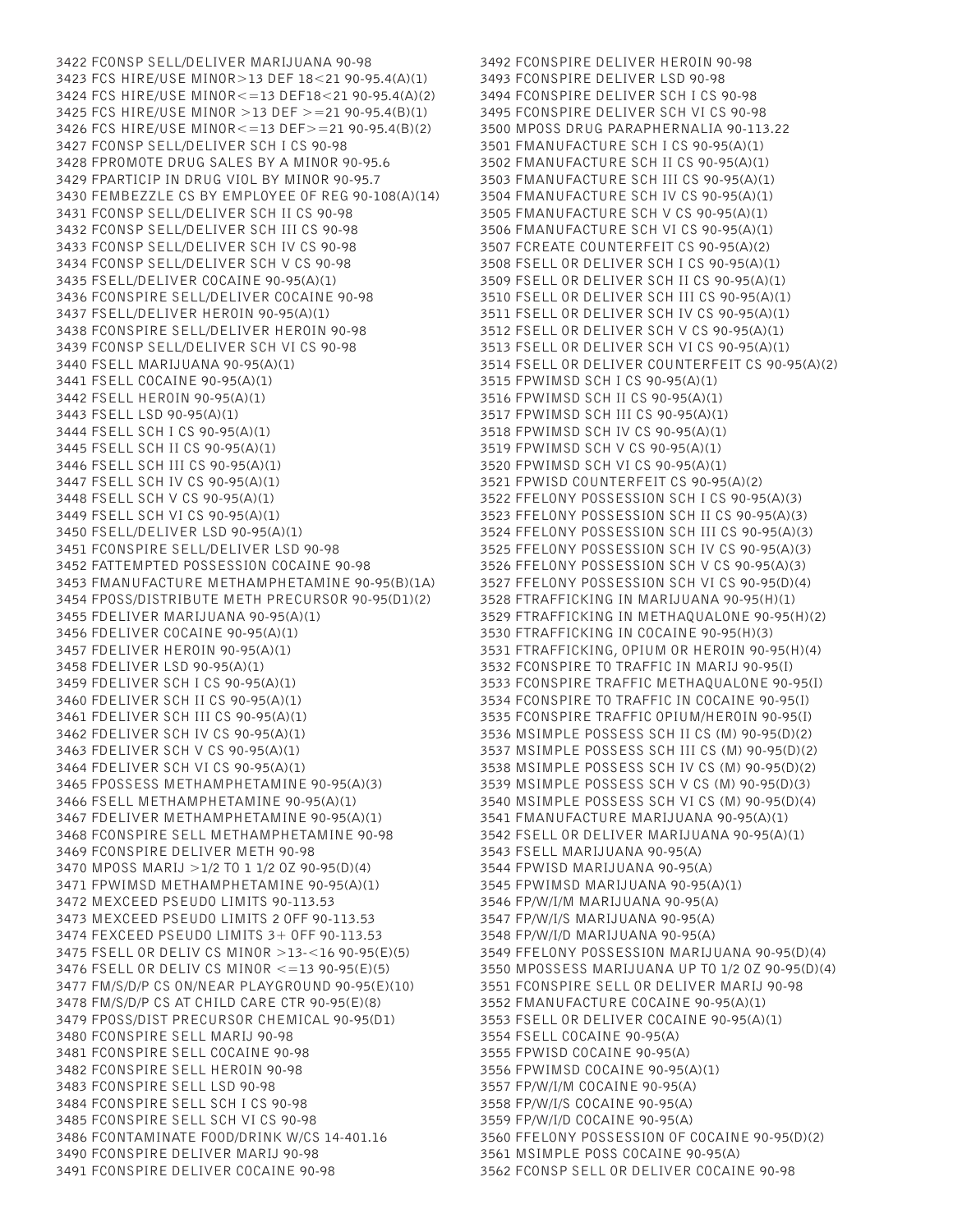3563 FSELL OR DELIVER HEROIN 90-95(A)(1) 3564 FSELL HEROIN 90-95(A) 3565 FPWIMSD HEROIN 90-95(A)(1) 3566 FP/W/I/S HEROIN 90-95(A) 3567 FP/W/I/D HEROIN 90-95(A) 3568 FPOSSESS HEROIN 90-95(D)(1) 3569 FCONSP SELL OR DELIVER HEROIN 90-98 3570 FSELL/DELIV HASHISH 90-95(A) 3571 FSELL HASHISH 90-95(A) 3572 FP/W/I/S/D HASHISH 90-95(A) 3573 FP/W/I/S HASHISH 90-95(A) 3574 FP/W/I/D HASHISH 90-95(A) 3575 FPOSSESS HASHISH 90-95(A) 3576 MSIMPLE POS HASHISH 90-95(A) 3577 FCONSP SELL OR DELIV SCH VI CS 90-98 3578 FSELL OR DELIVER LSD 90-95(A)(1) 3579 FPOSSESSION OF LSD 90-95(D)(1) 3580 FCONSPIRE SELL OR DELIVER LSD 90-98 3581 FPOSS METHAQUALONE/QUAALUDE 90-95(A) 3582 MPOSS METHAQUALONE/QUAALUDE 90-95(A) 3583 FP/W/S/D METHAQUALONE/QUAALUDE 90-95(A) 3584 FCONSP SELL OR DELIVER SCH I CS 90-98 3585 MSIM POS-CS-SCH II, III, IV 90-95(D) 3586 MINHALE TOXIC VAPORS 90-113.10 3587 MSELL TOXIC VAPORS SUBSTANCE 90-113.12 3588 MPOSS TOXIC VAPORS SUBSTANCE 90-113.11 3589 FS/D OF CS 90-95 3590 MSIM POS - CS - SCH IV 90-95(D) 3591 FMFG/CREATE CS 90-95(A) 3592 MCS - SCH VI 90-95(D) 3593 FCS - P/W/I/S/M ETC 90-95(A) 3594 FSELL OR DELIV CS TO CHILD < 16 90-95(E)(5) 3595 FSIM POS-CS-SCH II, III, IV 90-95(D) 3596 FSIM POS-CS-SCH VI 90-95(D) 3597 FPROVIDING DRUGS TO INMATE 14-258.1(A) 3598 FGROWING MARIJUANA 90-95(A) 3599 DANGEROUS DRUGS - FREE TEXT 3604 MMISDEMEANOR INCEST 14-179 3605 MINDECENT EXPOSURE 14-190.9 3606 FINDEC EXPOSURE DEF>=18 VIC<16 14-190.9(A1) 3607 FFELONY INCEST 14-178 3608 MMISD DISSEMINATE OBSCENITY 14-190.1 3609 FFELONY DISSEMINATE OBSCENITY 14-190.1 3610 FFIRST DEG SEX EXPLOIT MINOR 14-190.16 3611 FSECOND DEG SEX EXPLOIT MINOR 14-190.17 3612 FTHIRD DEG SEX EXPLOIT MINOR 14-190.17A 3615 MDISPLAY MATERIAL HARMFUL MINOR 14-190.14 3615 MDISPLAY MATERIAL HARMFUL MINOR 14-190.14 3616 MDISSEM MTRL/PERFORM HARMFL MIN 14-190.15 3620 FCRIME AGAINST NATURE 14-177 3622 MUSE OF PREMISES INDEC EXPOSURE 14-190.9 3624 MFORNICATION AND ADULTERY 14-184 3625 FSOLICIT CHILD BY COMPUTER 14-202.3(A) 3626 MOCCUPY ROOM IMMORAL PURPOSES 14-186 3628 FATT CRIME AGAINST NATURE (F) 14-177 3630 MATT CRIME AGAINST NATURE (M) 14-177 3631 FINCEST CHILD < 13 DEF > = 4 14-178(B)(1)(A) 3632 FINCEST CHILD 13/14/15 DEF >= 6 14-178(B)(1)(B) 3633 FINCEST CHILD 13/14/15 DEF> 4<6 14-178(B)(2) 3634 FINCEST 14-178(B)(3) 3699 SEX OFFENSE - FREE TEXT 3705 MDISSEMINATION OF OBSCENITY 14-190.1 3706 FDISSEMINATION OF OBSCENITY 14-190.1 3799 OBSCENITY - FREE TEXT 3802 FFELONY CHILD ABUSE 14-318.4 3804 FBIGAMY 14-183 3805 MCONTRIBUTING DEL OF JUVENILE 14-316.1

3806 MTOBACCO VENDING MACH SALE VIOL 14-313(B1) 3807 MPURCHASE/RECV CIG/TOBACCO < 18 14-313(C) 3808 MSELL/DIS TOBACCO PROD TO MINOR 14-313 3809 INO SIGN FOR TOBACCO SALES < 18 14-313(B) 3810 MIV-D BASTARDY 49-2 3812 MNON IV-D BASTARDY 49-2 3818 MABANDON/NON-SUPPORT OF CHILD 14-322.1 3820 MINADEQ SUPPORT OF FAMILY(R/83) 14-325 3822 MSCHOOL ATTENDANCE LAW VIOL 115C-378 3822 MSCHOOL ATTENDANCE LAW VIOL 115C-378 3824 MILLEGITIMATE CHILD/NON-SUPPORT 49-2 3826 MABANDON DEPENDENT SPOUSE 14-322 3827 MNON IV-D NONSUPPORT SPOUSE 14-322(C) 3828 MNON-SUPPORT DEP SPOUSE/CHILD 14-322 3829 MNON-SUPPORT OF CHILD 14-322(D) 3830 FCONCEALING BIRTH OF A CHILD 14-46 3832 MEXPOSING CHILDREN TO FIRE 14-318 3833 MEXHIBITION OF CERTAIN CHILDREN 110-20.1 3834 MMISDEMEANOR CHILD ABUSE 14-318.2 3835 FFELONY CHILD ABUSE-SERIOUS INJ 14-318.4(A) 3836 FFELONY CHILD ABUSE-PROSTITUTN 14-318.4(A1) 3837 FFELONY CHILD ABUSE -SEXUAL ACT 14-318.4(A2) 3838 FFEL CHILD ABUSE SER BODLY INJ 14-318.4(A3) 3840 FFELONY CUSTODY ORDER VIOLATION 14-320.1 3858 FNON IV-D ABANDON FOR 6 MONTHS 14-322.1 3859 FIV-D ABANDONMENT FOR 6 MONTHS 14-322.1 3860 MIV-D ABANDON/NON-SUPP OF CHILD 14-322.1 3861 MIV-D NONSUPPORT ILLEGIT CHILD 49-2 3862 MIV-D NON-SUPP DEP SPOUSE/CHILD 14-322 3863 MIV-D NONSUPPORT CHILD 14-322(D) 3864 MIV-D NONSUPPORT SPOUSE 14-322(B) 3865 MNON-IV-D ABAND/NON-SUPP CHILD 14-322.1 3866 MNON IV-D NONSUPP ILLEGIT CHILD 49-2 3867 MNON-IV-D NON SUPP SPOUSE/CHILD 14-322 3868 MNON IV-D NONSUPPORT OF CHILD 14-322(D) 3872 MDV PROTECTIVE ORDER VIOL (M) 50B-4.1(A) 3873 FDV PROTECTIVE ORDER VIOL (F) 50B-4.1(F) 3874 FCHILD CARE ADM MED/SER INJ 110-102.1A(C) 3875 MCHILD CARE ADM MED/NO SER INJ 110-102.1A(D) 3876 FPROVIDE CHILD CARE W/O LICENSE 110-99 3877 MBABYSIT BY/HOME SEX OFNDR 14-321.1(B) 3878 FBABYSIT BY/HOME SEX OFNDR 2+ 14-321.1(B) 3899 FAMILY - FREE TEXT 3901 MSELLING LOTTERY TICKETS 14-291 3903 MOPERATE/POSSESS SLOT MACHINE 14-301 3904 MOPER/POSSESS GAMBLING DEVICES 14-302 3905 MMANUFACTURE/SELL SLOT MACH (M) 14-304 3905 MMANUFACTURE/SELL SLOT MACH (M) 14-304 3906 MSLOT MACHINE AGREEMENT (M) 14-305 3906 MSLOT MACHINE AGREEMENT (M) 14-305 3907 FMANUFACTURE/SELL SLOT MACH (F) 14-304 3908 FSLOT MACHINE AGREEMENT (F) 14-305 3915 MOPERATING A LOTTERY 14-290 3916 MOPERATE VIDEO GAMING MACHINE 14-306.1A(A) 3917 FOPER VIDEO GAMING MACH 2 OFF 14-306.1A(A) 3918 FOPER VIDEO GAMING MACH 3/SUB 14-306.1A(A) 3919 FOPER >=5 VIDEO GAMING MACH 14-306.1A(A) 3920 MOPER/POSS NEW VIDEO GAME (M) 14-306.1(A) 3921 FOPER/POSS NEW VIDEO GAME (F) 14-306.1(A) 3922 FOPERATION >= 5 NEW VIDEO GAMES 14-306.1(A) 3923 MOPER/POSS VIDEO GAME MCHS (M) 14-306.1(B) 3924 FOPER/POSS VIDEO GAME MACHS (F) 14-306.1(B) 3925 FOPERATION >= 5 VIDEO GAMES 14-306.1(B) 3926 MOTHER VIDEO GAME MACH VIOL (M) 14-306.1 3927 FOTHER VIDEO GAME MACH VIOL (F) 14-306.1 3928 FOTHER VIOL >= 5 VIDEO MACH 14-306.1 3929 IPLAY VIDEO GAME MACH < AGE 18 14-306.1(C1)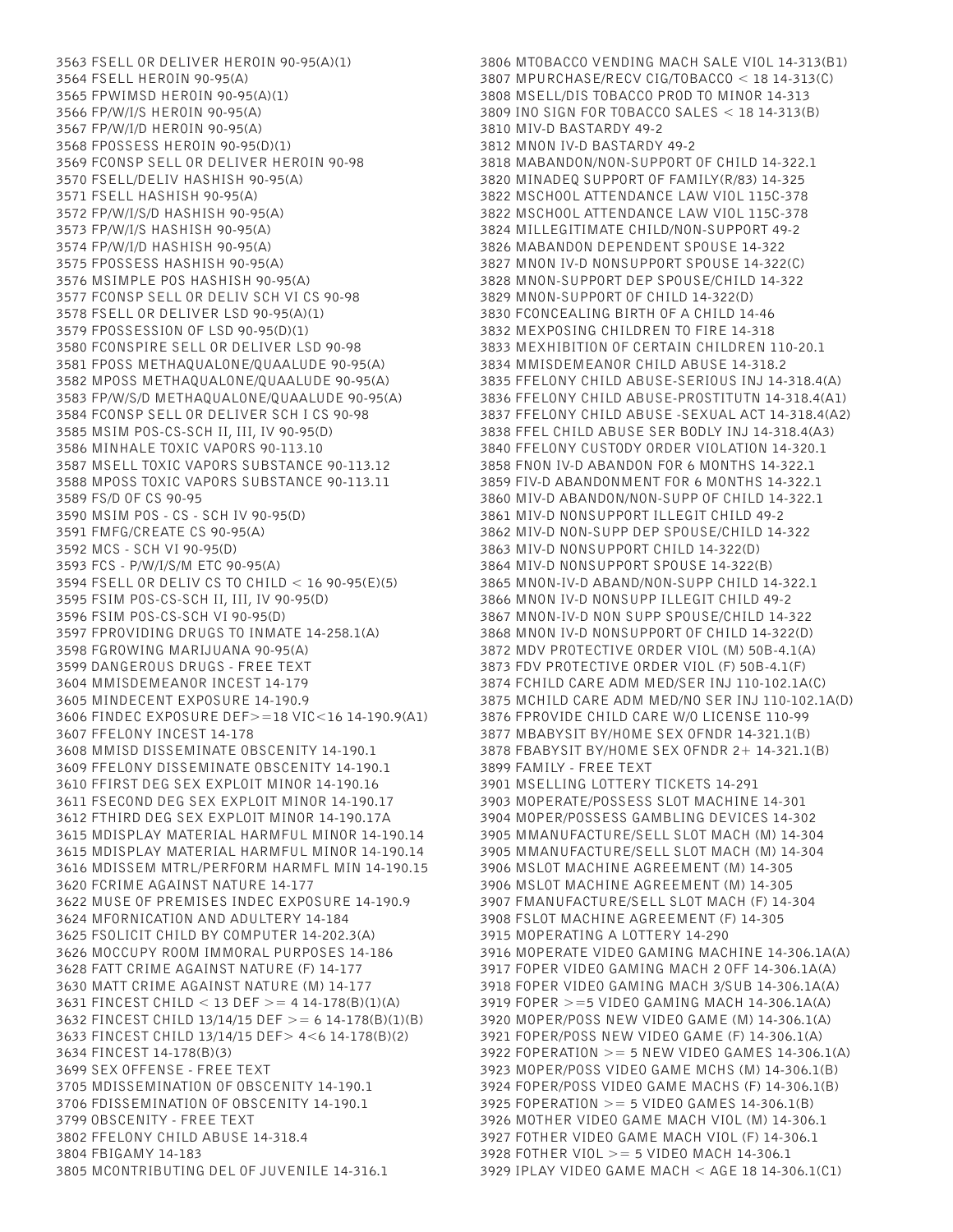3930 MPOSSESSION OF LOTTERY TICKETS 14-291.1 3931 MGAMBLING 14-292 3932 MALLOW GAMBLING IN PUBLIC HOUSE 14-293 3933 MALLOW GAMING TABLES 14-297 3999 GAMBLING - FREE TEXT 4010 MAID AND ABET PROSTITUTION 14-204 4012 MPROSTITUTION 14-204(7) 4013 MSOLICIT FOR PROSTITUTION 14-204(5) 4014 MLOITERING FOR PROSTITUTION 14-204.1 4015 MMAINT PLACE FOR PROSTITUTION 14-204(1) 4016 MTRANSPORT FOR PROSTITUTION 14-204(4) 4018 MSOLICIT CRIME AGAINST NATURE 14-177 4099 COMMERCIAL SEX - FREE TEXT 4101 MMANUFACTURE LIQUOR NO PERMIT 18B-307(B) 4102 MLIQUOR, ILLEGAL SALE/POSSESS. 18B-304 4103 MUNSEALED WINE/LIQ IN PASS AREA 18B-401(A) 4104 MPOSSESS LIQUOR FOR SALE LOCAL ORDINANC 4105 TTRANS ALC/CONTAINER NOT MANU 18B-401(A) 4106 MILLEGAL TRANSPORT ALCOHOL BEV 18B-406 4107 MPOSS/CONS BEER/WINE UNAUT PREM 18B-301(F)(7) 4108 MPOS/CON F-WN/LQ/MXBV UNATH PR 18B-301(F)(4) 4109 MSELL/GIVE ALC TO INTOX PERSON 18B-305 4110 MALLOW ILLEGAL CONSUMPTION ALC LOCAL ORDINANC 4111 IPUR MTBV/U-WN BY 19/20 18B-302(B)(1) 4112 MPOSS/TRAN/SELL NON-TAX ALC BEV 18B-111 4113 IATT PUR MTBV/U-WN BY 19/20 18B-302(B)(1) 4114 IPOSS/MTBV/U-WN BY 19/20 18B-302(B)(1) 4115 MPOS ALCOHOL IN STATE PARK 113-135(A) 4116 MCONSUME ALC BY <19 18B-302(B)(3) 4117 MCONSUME ALC BY 19/20 18B-302(B)(3) 4120 MAID UNDERAGE PURCHASE LIQUOR 18B-302(C) 4121 MAID UNDERAGE PURCHASE BEER 18B-302(C) 4122 MAID UNDERAGE PUR ALC BY < 21 18B-302(C)(1) 4123 MAID UNDERAGE PUR ALC BY > 21 18B-302(C)(2) 4132 MPOSS/CONS BEER/WINE PUBLIC ST LOCAL ORDINANC 4134 MPOSS/CON BEER/WINE UNAUTH PREM LOCAL ORDI-NANC 4136 MDISPLAY ALC ATHLETIC CONTEST 18B-301(F)(2) 4138 MPOSSESSION ALCOHOLIC BEVERAGE LOCAL ORDINANC 4140 MPUR/POSS BEER/WINE UNDERAGE 18B-302 4142 MPUR/POSS ALCOHOL UNDERAGE 18B-302 4144 FMANUFACTURE POISONOUS LIQUOR 14-329 4146 MSALE OF CIGARETTES TO MINORS 14-313 4148 MABC LAW VIOLATION 18B-102 4149 FSHIP ALCOHOL FROM OUT STATE 18B-102.1 4150 MSELLING BEER/WINE TO MINOR 18B-302(A) 4152 MSELLING LIQUOR TO UNDERAGE 18B-302(A) 4155 MPOSS/SELL ALC BEV NO PERMIT 18B-304 4156 MCON/OFFER WINE - PUB RD/BYWAY 18B-301(F) 4157 MCON/OFFER ALC BEV PUBLIC ROAD 18B-301(F)(1) 4158 MCON MTBV/U-WN PREM NO PERMIT 18B-300(B) 4159 MPUBLIC CONSUMPTION 18B-301(F) 4160 MSELL/CONS BEER/WINE/ALC AFT HR 18B-1004 4161 MSELL/CON ALC BEV AFTER HOURS 18B-1004 4162 MSELL/GIVE MALT /WINE TO MINOR 18B-302(A) 4163 MSELL/GIVE ALCOHOL BEV TO MINOR 18B-302(A) 4164 MCONSUME BEER/WINE UNDERAGE LOCAL ORDINANC 4166 MPUR/ATT MTBV/U-WN NOT 19/20 18B-302(B)(1) 4167 MPOSS MTBV/U-WN NOT 19/20 18B-302(B)(1) 4168 MPUR/ATT F-WN/LQ/MXBV < 21 18B-302(B)(2) 4169 MPOSS F-WN/LQ/MXBV < 21 18B-302(B)(2) 4170 MSELL/GIVE MTBV/U-WN TO < 21 18B-302(A)(1) 4171 MSELL/GIVE F-WN/LQ/MXBV TO < 21 18B-302(A)(2) 4172 MALLOW CON MTBV/U-WN NO PERMIT 18B-300(B) 4173 MPOSS/SELL NONTAXPAID ALC BEV 18B-111 4174 MTRANSPORT NONTAXPAID ALC BEV 18B-111 4175 MDRINK BEER/WINE WHILE DRIVING 18B-401(A)

4180 MPUR MTBV/U-WN BY 19/20 18B-302(B)(1) 4181 MATT PUR MTBV/U-WN BY 19/20 18B-302(B)(1) 4182 MPOSS MTBV/U-WN BY 19/20 18B-302(B)(1) 4183 MCONSUME ALC/MALT CITY/CO PROP LOCAL ORDINANC 4184 MOPEN CONTAINER ALCOHOL VIOL LOCAL ORDINANC 4195 MINTOXICATED AND DISRUPTIVE 14-444 4199 LIQUOR - FREE TEXT 4210 MINTOXICATED AND DISRUPTIVE 14-444 4299 PUBLIC INTOXICATION - FREE TEX 4401 IIMPEDE TRAFFIC BY SLOW SPEED 20-141(H) 4402 IOVERTAKEN VEH INC SPEED(I) 20-149 4403 IIMPROPER PASSING ON RIGHT 20-149(A) 4404 IHORN AND WARNING DEVICE VIO 20-125 4405 IFLAG LIGHT END OF LOAD VIOL 20-117 4406 IFOLLOW/PK NEAR FIRE TRK-RURAL 20-157(C) 4407 IMIRROR VIOLATION 20-126 4408 IFOLLOW/PK NEAR FIRE TRK-CITY 20-157(B) 4409 ISOLICITING FROM HIGHWAY 20-175 4410 IUNLAWFUL USE OF HIGHWAYS 20-140.3 4411 ISAFETY ZONE/SIDEWALKS VIOL 20-160 4412 IDRIVE LEFT OF CENTER 20-146(A) 4413 IIMPROPER TOWING 20-123 4414 ICHILD NOT IN REAR SEAT 20-137.1(A1) 4415 IOVER LOAD SIZE/LENGTH/ VEHICLE 20-116 4416 IIMPROPER SIGNAL 20-154 4417 ICROSSING MEDIAN 20-146 4418 IIMPROPER EQUIP - SPEEDOMETER 20-123.2 4419 ISPEED LESS THAN POSTED MINIMUM 20-141(C) 4420 ITWIN/SEMI TRAILER VIOL(I) 20-115.1 4421 ITIRE RESTRICTIONS EQUIP VIOL 20-122 4422 IMOTORCYCLE FAIL BURN HEADLAMP 20-129(C) 4423 IIMPROPER STEERING MECHANISM 20-123.1 4424 IMOTORCYCLE FAIL BURN TAILLIGHT 20-129(D) 4425 IIMPROPER LOADING/COVERING VEH 20-116(G) 4426 IDIRECTIONAL SIGNALS EQUIP VIOL 20-125.1 4427 IREAR LAMPS VIOLATION 20-129(D) 4428 IWINDSHIELD WIPER EQUIP VIOL 20-127(B) 4429 IBRAKE/STOP LIGHT EQUIP VIOL 20-129(G) 4430 IMOTORCYCLE/MOPED HELMET VIOL 20-140.4(A) 4431 IFAIL TO YIELD FROM PRIVATE DRV 20-156(A) 4432 IFAILURE TO YIELD 20-155(A) 4433 IDRIVE WRONG WAY ON DUAL LANE 20-146(C) 4434 IFAIL TO YIELD LEFT TURN 20-155(B) 4435 IADDITIONAL LIGHTING EQUIP VIOL 20-129.1 4436 IWHITE LIGHT REAR-DRIVE FORWARD 20-130.3 4437 IMARKED LANE VIOLATION 20-146(D) 4438 ITRAFFIC CONTROL DEVICE VIOL 20-158 4439 IIMPROPER BACKING 20-154(A) 4440 IEXPIRED/NO INSPECTION STICKER 20-183.8(A)(1) 4441 IDRIVE OVER FIRE HOSE OR EQUIP 20-157(D) 4442 IINSP STICKER NO INSPECTION 20-183.3 4443 IALTERED INSPECTION STICKER 20-183.6 4444 IOVERLOADED/OVERCROWDED VEHICLE 20-140.2 4445 IFAIL TO BURN HEADLAMPS 20-129(A) 4446 INO HEADLIGHTS ON WIPERS ON 20-129(A)(4) 4447 IIMPROPER TURN 20-153 4448 IRED LIGHT VIOLATION 20-158 4449 IEXCEEDING POSTED SPEED 20-141(B) 4450 ISPEEDING 20-141(B)(G) 4451 IIMPROPER USE OF TRAFFIC LANE 20-153(C) 4452 IFAIL YLD STOPSIGN/FLSH RED LGT 20-158(B)(1)(3) 4453 IFAILURE TO YIELD - YIELD SIGN 20-158.1 4454 IFAIL STOP STOPSIGN/FLSH RED LT 20-158(B)(1)(3) 4455 IFAIL TO STOP-STEADY RED LIGHT 20-158(B)(2) 4456 ITOO FAST FOR CONDITIONS 20-141 4457 IOBSTRUCTED WINDSHIELD/WINDOWS 20-127 4458 IUNSAFE MOVEMENT 20-154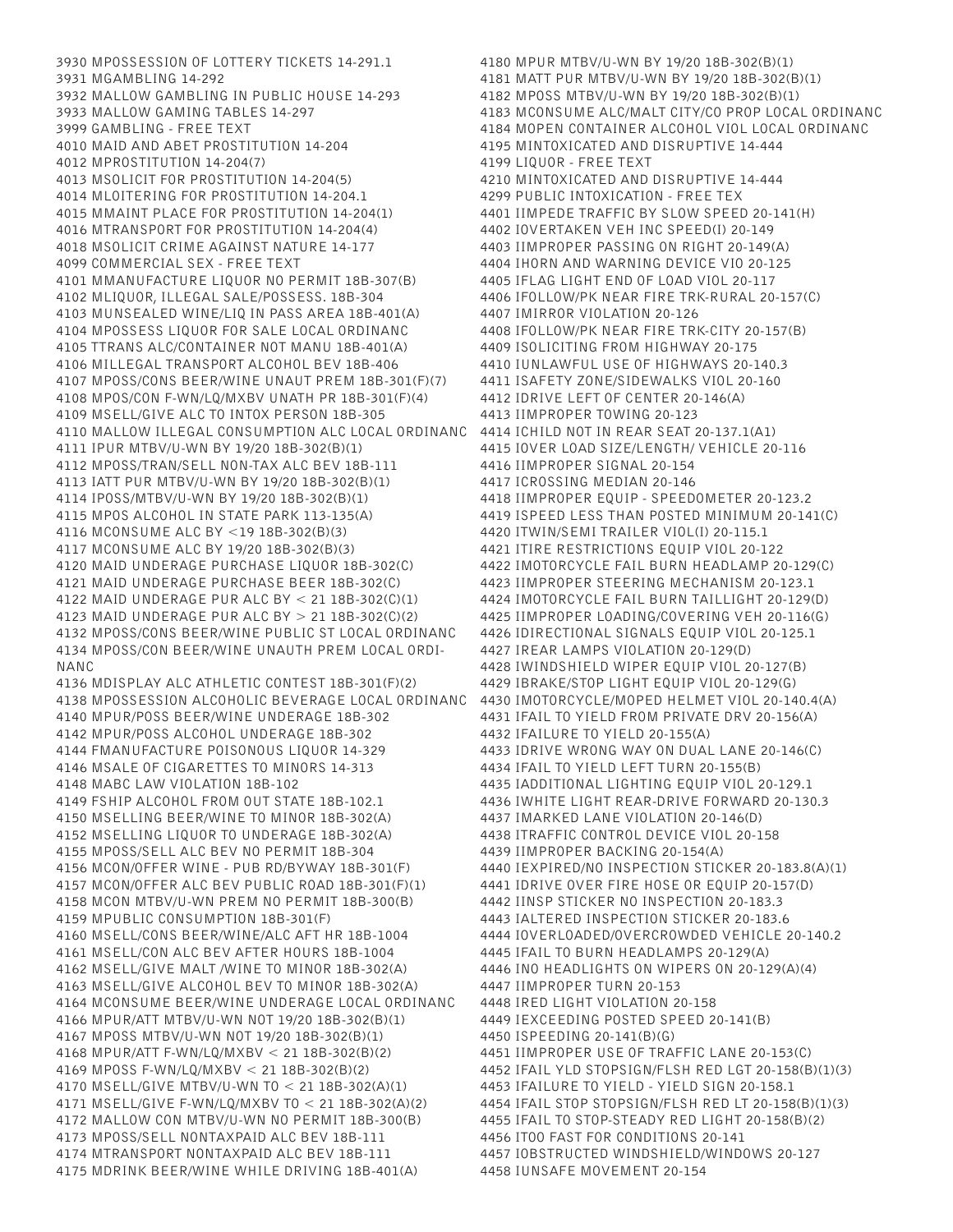4459 IFAIL TO SIGNAL WHEN TURNING 20-154 4460 IFAILURE TO REDUCE SPEED 20-141(M) 4461 ISTOP WHERE TRAFFIC OBSTRUCTED 20-142.5 4462 IUNSAFE TIRES 20-122.1 4463 IUNSAFE PASSING ONCOMING TRAF 20-150(A) 4464 IUNSAFE PASSING CREST OR CURVE 20-150(B) 4465 IUNSAFE PASSING RR OR INTERSECT 20-150(C) 4466 IDRIVE WRONG WAY-ONE WAY ST/RD 20-165.1 4467 IEXCEEDING SAFE SPEED 20-141(A) 4468 ISPEEDING IN SCHOOL ZONE 20-141.1 4469 IUNSAFE PASSING YELLOW LINE 20-150(E) 4470 IFAIL TO WEAR SEAT BELT-DRIVER 20-135.2A 4471 IFAIL TO WEAR SEAT BELT 20-135.2(A) 4472 IFAIL TO SECURE PASSEN UNDER 16 20-137.1(A) 4473 IFAIL WEAR SEAT BELT- PASSENGER 20-135.2A 4474 ISPEED ON SCHOOL PROPERTY ORD 20-141(E1) 4475 ISPEED IN HWY WORK ZONE 20-141(J2) 4476 IFAIL TO STOP FOR RR WARNING 20-142 4477 IFAIL TO DIM HEADLAMPS 20-181 4478 ISPEED FASTER THAN REASONABLE 20-141(A) 4479 IFAIL TO OBEY RR SIGNAL 20-142.1 4480 IFAIL PEDESTRIAN RIGHT OF WAY 20-173 4481 INO LIGHTS ON PARKED VEHICLE 20-134 4482 IFOLLOWING TOO CLOSELY 20-152(A) 4483 IILLEGAL PARKING 20-162.1 4484 IIMPROPER PASSING 20-150 4485 ITRANSPORT CHILD OPEN CARGO BED 20-135.2B 4486 IIMPROPER MUFFLER 20-128 4488 IIMPROPER BRAKES 20-124 4489 IFICTITIOUS/IMPROPER INSPECTION 20-183.8(A) 4490 IWINDSHIELD WIPER EQUIP VIOL 20-127(A) 4491 IFEDERAL SAFETY INSPECT VIOL 20-384 4492 IDRIVE WITHOUT TWO HEADLAMPS 20-129(B) 4493 IUNLAWFULLY PASS EMERGENCY VEH 20-157(F) 4494 ILEAVE VEH UNATTENDED/UNSECURE 20-163 4495 IPARK FIRE HYD/STATION/PRIV DR 20-162 4496 IOVERTIME PARKING 20-162.1 4497 IHANDICAPPED PARKING VIOLATION 20-37.6(E) 4498 IDARKENED WINDSHIELD/WINDOWS 20-127(C)(D) 4499 IINFRACTION - FREE TEXT 20 4501 ISPEED IN EXCESS OF 25 MPH 20-141 4502 ISPEED IN EXCESS OF 35 MPH 20-141 4503 ISPEED IN EXCESS OF 45 MPH 20-141 4504 ISPEED IN EXCESS OF 55 MPH 20-141 4505 ISPEED IN EXCESS OF 65 MPH 20-141 4506 IUNSAFE LANE CHANGE 20-146(D)(1) 4507 ICENTER LANE VIOLATION 20-146(D)(2) 4508 IDESIGNATED LANE VIOLATION 20-146(D)(3) 4509 ILANE CHANGE SIGNAL VIOLATION 20-146(D)(4) 4510 TFAIL MOVE OVER INJ PERSON/PROP 20-157(H) 4511 FFAIL MOVE OVER SER INJ/DEATH 20-157(I) 4512 IREAR SEAT BELT VIOLATION 20-135.2A(E) 4513 IDRIVER<18 USE CELL PHONE IN MV 20-137.3(B) 4530 IPASSENGER RESTRICTION LEVEL 2 20-11(L) 4531 ILIC/PERMIT SEAT BELT VIOL <18 20-11(L) 4532 ILIC/PERMIT SEATING VIOL <18 20-11(L) 4535 ILIC/PRMT VIOL OTH RSTRCTN <18 20-11(L) 4540 IPOSS OPN CNT/CONS ALC PSG AREA 20-138.7(A1) 4541 ILOW-SPEED VEHICLE VIOLATION 20-121.1 4542 FFEL HIT/RUN FAIL STOP INJ RV 1 20-166(E) 4543 FFEL HIT/RUN FAIL STOP INJ RV 2 20-166(E) 4544 IHIGHWAY RR CROSSING VIOLATION 20-142.2 4545 IPASS/COMM MV RR CROSSING VIOL 20-142.3(A) 4546 IHEAVY EQUIP RR CROSSING VIOL 20-142.4 4547 IHOV LANE VIOLATION 20-146.2(A) 4548 IFAIL TO YIELD TO PEDESTRIAN 20-158(B)(2)B 4549 IFAIL TO YIELD SERIOUS INJURY 20-160.1(A)

4701 FFEL SERIOUS INJURY BY VEHICLE 20-141.4(A3) 4702 FAGG FEL SER INJURY BY VEHICLE 20-141.4(A4) 4703 FAGG FELONY DEATH BY VEHICLE 20-141.4(A5) 4704 MDWLR AFT IMPAIRED REV NOTICE 20-28(A2)(1) 4705 MFTA 2 YR AFT IMP-CONSENT OFF 20-28(A2)(2) 4801 MRESIST/OBSTRUCT PUBLIC OFFICER 14-223 4818 MFAILURE TO DISPERSE 14-288.5 4820 TFAIL TO OBEY TRAFFIC OFFICER 20-114.1 4822 MIMPERSONATION- PEACE OFFICERS 14-277 4899 OBSTRUCT POLICE - FREE TEXT 4904 MHARBORING FUGITIVE 14-267 4905 FFELONY HARBORING ESCAPEE 14-259 4910 MESCAPE BY HIRED PRISONER 14-255 4910 MESCAPE BY HIRED PRISONER 14-255 4912 MESCAPE FROM LOCAL JAIL 14-256 4914 FESCAPE FROM STATE PRISON (F) 148-45(B) 4914 FESCAPE FROM STATE PRISON (F) 148-45(B) 4916 MESCAPE FROM STATE PRISON (M) 148-45(A) 4918 FFUGITIVE 15A-722 4920 MPERSUADING INMATES TO ESCAPE 14-266 4922 MMISDEMEANOR ESCAPE LOCAL JAIL 14-256 4924 FFELONY ESCAPE LOCAL JAIL 14-256 4924 FFELONY ESCAPE LOCAL JAIL 14-256 4926 FESCAPE PRIVATE CORRECTION FAC 14-256.1 4999 FLIGHT/ESCAPE - FREE TEXT 5000 FRICO PERJURY 75D-7 5001 FGOVERNOR S WARRANT 15A-727 5003 FPERJURY 14-209 5004 FSUBORNATION OF PERJURY 14-210 5006 FOFFERING BRIBES 14-218 5008 FRECEIVING BRIBES 14-217 5010 MOBSTRUCTING JUSTICE COMMON LAW 5012 FASSAULT EXEC LEGL COURT OFFCR 14-16.6(A) 5013 FASSLT EXEC LEGL CRT OFFCR WEAP 14-16.6(B) 5014 FASSLT EXEC LEGL CRT OFFCR INJR 14-16.6(C) 5016 FTHREATEN EXEC LEGL COURT OFFCR 14-16.7 5020 FFAILURE TO APPEAR ON FELONY 15A-543(B) 5022 MFAILURE TO APPEAR ON MISD 15A-543(C) 5023 FHARASSMENT OF JUROR 14-225.2 5024 MINTIMIDATION OF A WITNESS 14-226 5025 FINTIMIDATING WITNESS 14-226 5026 MVIOLATION OF COURT ORDER 5A-11 5028 MCRIMINAL CONTEMPT 5A-11 5029 MCONTEMPT BY PROBATIONER 5A-11(A)(9A) 5030 MMISDEMEANOR PROBATION VIOL 15A-1345 5032 FFELONY PROBATION VIOLATION 15A-1345 5033 FH/I FELONY PROBATION VIOLATION 15A-1345 5034 MSHOW CAUSE 5A-15 5036 MBILL OF PARTICULARS 5A-11 5038 MMISD PROB VIOL OUT OF COUNTY 15A-1345 5040 FFEL PROB VIOL OUT OF COUNTY 15A-1345 5042 MPROBATION REVOCATION APPEAL 15A-1347 5044 MPROBATION REVOCATION APPEAL 15A-1347 5046 MMOTIONS 15A-951 5048 MMOTION TO WITHHOLD WAGES 15A-1344.1(D) 5099 PUBLIC ORDER-FREE TEXT 5102 FBRIBERY - OFFERING 14-218 5103 FBRIBERY - RECEIVING 14-217 5199 BRIBERY - FREE TEXT 5201 MPERMIT CHILDREN USE FIREARMS 14-316 5202 MCARRYING CONCEALED WEAPON 14-269(A) 5203 MPOSS WEAPON ON SCHOOL GROUNDS 14-269.2 5204 MPOSSESS HANDGUN BY MINOR 14-269.7(A) 5205 MSELL/GIVE WEAPON TO MINOR (M) 14-315(A) 5206 FSELL/GIVE HANDGUN TO MINOR 14-315(A1) 5206 FSELL/GIVE HANDGUN TO MINOR 14-315(A1) 5208 FMALICIOUS USE OF EXPLOSIVE 14-49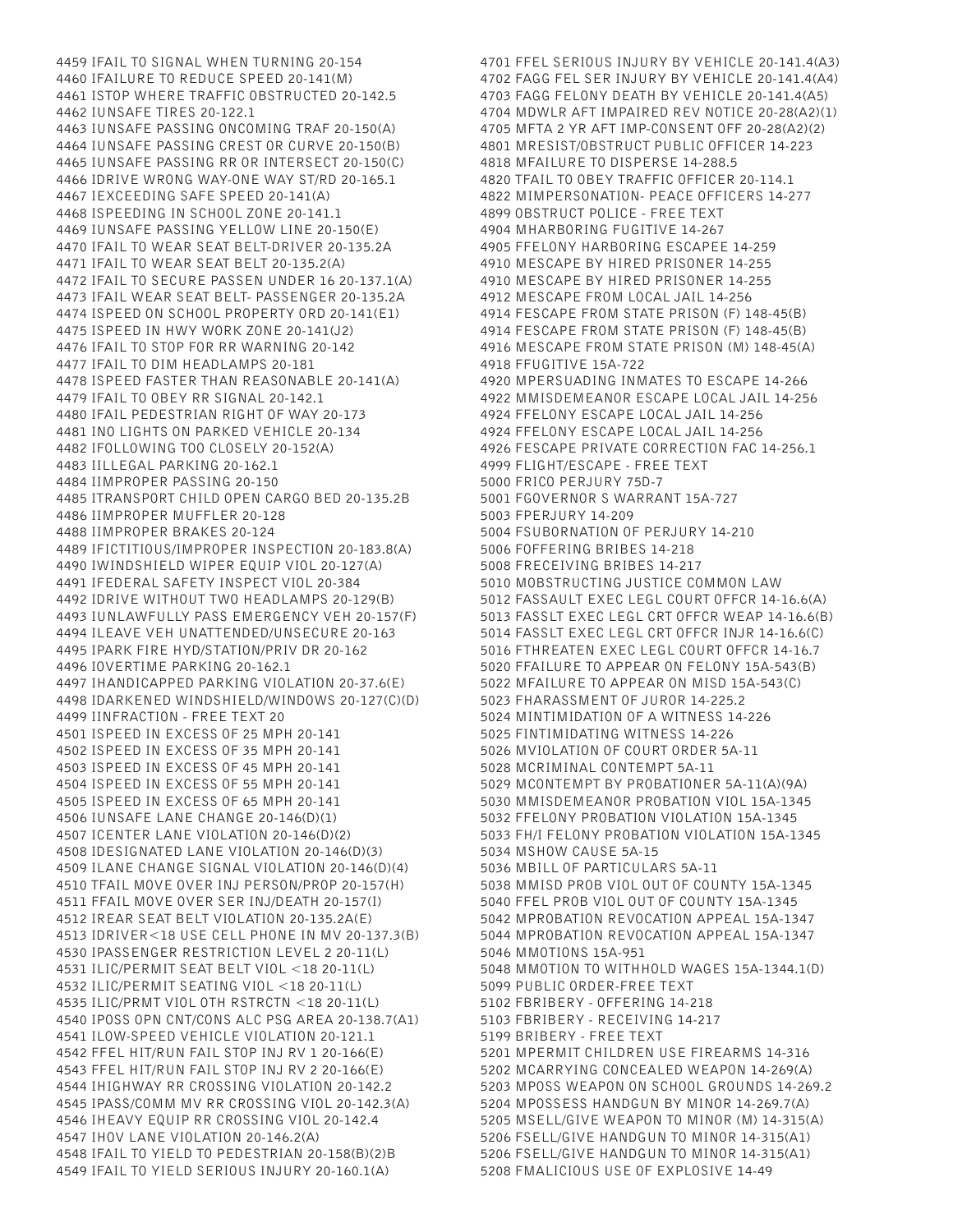5209 FUSE EXPLOSIVE DEVICE CHURCH 14-49(B1) 5210 FPURCH FIREARM VIOL DOM ORDER 14-269.8 5213 MSHOOTING WITHIN CITY LIMITS LOCAL ORDINANC 5215 FMALICIOUS USE EXPLOSV INJURY 14-49(A) 5216 FMALICIOUS USE EXPLOSV DAMG PRP 14-49(B) 5218 FDIS WEAP OCC DWELL/MOVING VEH 14-34.1(B) 5219 FDIS WEAP OCC PROP SER BOD INJ 14-34.1(C) 5220 FDISCHARGE WEAPON OCCUPIED PROP 14-34.1(A) 5221 MGO ARMED TO TERROR OF PEOPLE COMMON LAW 5222 MPOSSESSION OF MACHINE GUN (M) 14-409.9 5223 FPOSSESSION OF MACHINE GUN (F) 14-409 5224 FPOSSESSION OF FIREARM BY FELON 14-415.1 5224 FPOSSESSION OF FIREARM BY FELON 14-415.1 5225 MPOSSESS WEAPON BY PRISONER (M) 14-258.2 5226 MSELL/PURCHASE WEAPON NO PERMIT 14-402 5227 FPOSSESS WEAPON BY PRISONER (F) 14-258.2 5228 MSHOOTING/THROWING AT TRAIN (M) 14-280 5229 FSHOOTING/THROWING AT TRAIN (F) 14-280 5230 MDEADLY WEAPON OFF PREMISES 14-288.7 5232 FPOSSESS WEAPON MASS DESTRUCT 14-288.8 5233 FDISCHARGE FIREARM ON EDUC PROP 14-269.2(B) 5234 FWEAPONS ON EDUC PROP/AID (F) 14-269.2 5235 MWEAPONS ON EDUC PROP/AID (M) 14-269.2 5236 FGUN ETC ON EDUC PROP 14-269.2(B) 5237 FGUN ETC ON EDUC PROP AID MINOR 14-269.2(C) 5238 FEXPLOSIVE ON EDUC PROP 14-269.2(B1) 5239 FEXPLOSVE ON EDUC PROP AID MINR 14-269.2(C1) 5240 MCARRYING CONCEALED GUN(M) 14-269(A1) 5241 MPOSS WEAPON STATE PROP/CRTHOUS 14-269.4 5242 FCARRYING CONCEALED GUN(F) 14-269(A1) 5244 ICONCEAL HANDGUN PERMIT VIOL(I) 14-415.21(A) 5246 MCONCEAL HANDGUN PERMIT VIOL(M) 14-415.21(B) 5247 FM/P/S NUC/BIO/CHEM WEAPON 14-288.21 5248 FUNLAWFUL USE NUC/BIO/CHEM WEAP 14-288.22 5249 FFALSE REPORT NUC/BIO/CHEM WEAP 14-288.23 5250 FPERP HOAX NUC/BIO/CHEM WEAPON 14-288.24 5299 WEAPON OFFENSE - FREE TEXT 5301 FFELONY INCITING TO RIOT 14-288.2 5302 MRIOT - INCITING 14-288.2 5303 MTRESPASS DURING EMERGENCY (M) 14-288.6(A) 5304 FTRESPASS DURING EMERGENCY (F) 14-288.6(B) 5308 MFALSE FIRE ALARM 14-286 5309 MHARASSING PHONE CALL 14-196(A)(3) 5310 MRESISTING PUBLIC OFFICER 14-223 5312 MFAIL TO DISPERSE ON COMMAND 14-288.5 5314 MIMPERSONATE LAW ENFORCEMNT (M) 14-277 5315 FOPERATE VEH WITH BLUE LIGHT 14-277(A)(4) 5316 FBLUE LIGHT CAUSE STOP/YIELD 14-277(B)(5) 5320 MBARKING DOG LOCAL ORDINANC 5321 MALLOW DOG TO RUN AT NIGHT 67-12 5322 MINDECENT LANGUAGE ON TELEPHONE 14-196 5325 TBLOCKING FIRE EXIT LOCAL ORDINANC 5328 MCOMMUNICATING THREATS 14-277.1 5329 MMISDEMEANOR STALKING 14-277.3 5329 MMISDEMEANOR STALKING 14-277.3 5330 MDISORDERLY CONDUCT 14-288.4 5332 MDISORDERLY CONDUCT AT TERMINAL 14-275.1 5333 METHNIC INTIMIDATION 14-401.14(A) 5334 MTEACHING ETHNIC INTIMIDATION 14-401.14(B) 5335 MOBSTRUCT HEALTH CARE FACILITY 14-277.4 5336 TOBSTRUCTING FIRE OPERATIONS 20-157 5337 MCYBERSTALKING 14-196.3 5338 MTHREATENING PHONE CALL 14-196(A)(2) 5339 FFELONY STALKING 14-277.3 5339 FFELONY STALKING 14-277.3 5341 MDRIVE ON CLOSED/UNOPENED HWY 136-26 5342 MPUT INJURIOUS OBJECT IN ROAD 136-91

5344 MEXCEED BRIDGE LOAD LIMIT 136-72 5345 FFALSE BOMB REPORT 14-69.1 5346 MFALSE BOMB REPORT 14-69.1 5347 FHOAX BY FALSE BOMB 14-69.2 5348 MHAZING 14-35 5349 FFALSE BOMB REPORT PUBLIC BLDG 14-69.1(C) 5350 MKEEPING A DISORDERLY HOUSE 14-188 5351 FHOAX FALSE BOMB PUBLIC BLDG 14-69.2(C) 5352 MREFUSE RELEASE LINE EMERGENCY 14-401.8 5354 MHANDLING DANGEROUS REPTILES 14-416 5356 MPROFANE LANGUAGE ON HIGHWAY 14-197 5358 MMISUSE OF 911 SYSTEM 62A-12 5360 MFALSE AMBULANCE REQUEST 14-286.1 5361 MINTERFERE EMERG COMMUNICATION 14-286.2 5362 MFALSE REPORT TO POLICE STATION 14-225 5364 MPUBLIC DISTURBANCE 14-288.2 5365 MDISORDERLY CONDUCT FUNERAL 14-288.4(A)(8) 5366 MDISORDERLY COND FUNERAL 2 OFF 14-288.4(A)(8) 5367 FDISORDERLY COND FUNERAL 3/+ 14-288.4(A)(8) 5370 FCOMMERCIAL LITTERING 14-399(E) 5371 FLITTERING HAZARDOUS WASTE 14-399(E) 5372 MLITTERING NOT > 15 LBS 14-399(C) 5373 MLITTERING 15 - 500 LBS 14-399(D) 5374 FLITTERING > 500 LBS 14-399(E) 5375 IUNINTENTIONAL LITTER <= 15 LB 14-399(C1) 5376 IUNINTENTIONAL LITTER 15-500 LB 14-399(D1) 5377 IUNINTENTIONAL LITTER > 500 LB 14-399(E1) 5399 PUBLIC PEACE - FREE TEXT 5400 TPOSS/DISP ALT/FICT/REVD DR LIC 20-30(1) 5401 TKNOW FICT/CANC/REV/SUSP LIC 20-30(1) 5402 TSPEED TO ELUDE ARREST 20-141(J) 5403 TDUI - DRUGS (REPEALED /83) 20-139(A) 5404 TDUI - ALCHOLIC BEVERAGE (R/83) 20-138(A) 5405 TDRIVING WHILE IMPAIRED 20-138.1 5406 FFELONY DEATH BY VEHICLE 20-141.4(A1) 5406 FFELONY DEATH BY VEHICLE 20-141.4(A1) 5407 TNO REGISTRATION CARD 20-57(C) 5408 TIMPEDE TRAFFIC SIT/STAND/LIE 20-174.1 5409 TALLOW USE OF LICENSE OR PERMIT 20-30(2) 5410 TALLOW UNLICENSE MINOR TO DRIVE 20-32 5411 TDISPLAY/USE ANOTHER LICENSE 20-30(3) 5412 TDRIVE LEFT OF CENTER 20-146 5413 TRECKLESS DRIVING AFT ALC(R/83) 20-140(C) 5414 TNO CHILD RESTRAINT SYSTEM 20-137.1 5415 TOVER LOAD SIZE/LENGTH/ VEHICLE 20-116 5416 TDOT SPECIAL PERMIT VIOLATION 20-119 5417 FPOSSESS STOLEN MOTOR VEHICLE 20-106 5418 TDWLR 20-28(A) 5419 TSPEED LESS THAN POSTED MINIMUM 20-141(C) 5420 TFAIL TO SURRENDER TITLE 20-59 5421 TFAIL TO NOTIFY DMV ADDR CHANGE 20-7.1 5422 TMOTORCYCLE FAIL BURN HEADLAMPS 20-129(C) 5423 TDUI-DRIVING INSTRUCTOR (R/83) 20-12.1 5424 TMOTORCYCLE FAIL BURN TAILLIGHT 20-129(D) 5425 TIMPROPER LOADING OF VEHICLE 20-116(G) 5426 TFAIL TO HEED LIGHT OR SIREN 20-157(A) 5427 TDRIVE W/O REAR LAMPS 20-129(D) 5428 TFAIL TO STOP FOR STOPPED BUS 20-217 5428 TFAIL TO STOP FOR STOPPED BUS 20-217 5429 TDUI - FOURTH OFFENSE (R/83) 20-138 5430 TMOTORCYCLE FAIL TO WEAR HELMET 20-140.4(2) 5431 TDRIVE W/.1 OR MORE BL ALC(R83) 20-138(B) 5432 TFAILURE TO YIELD 20-155 5433 TDRIVE WRONG WAY ON DUAL LANE 20-146 5434 TFICTITIOUS DRIVERS LICENSE 20-30(5) 5434 TFICTITIOUS DRIVERS LICENSE 20-30(5) 5435 THIT - RUN PROPERTY FAIL INFO 20-166(B)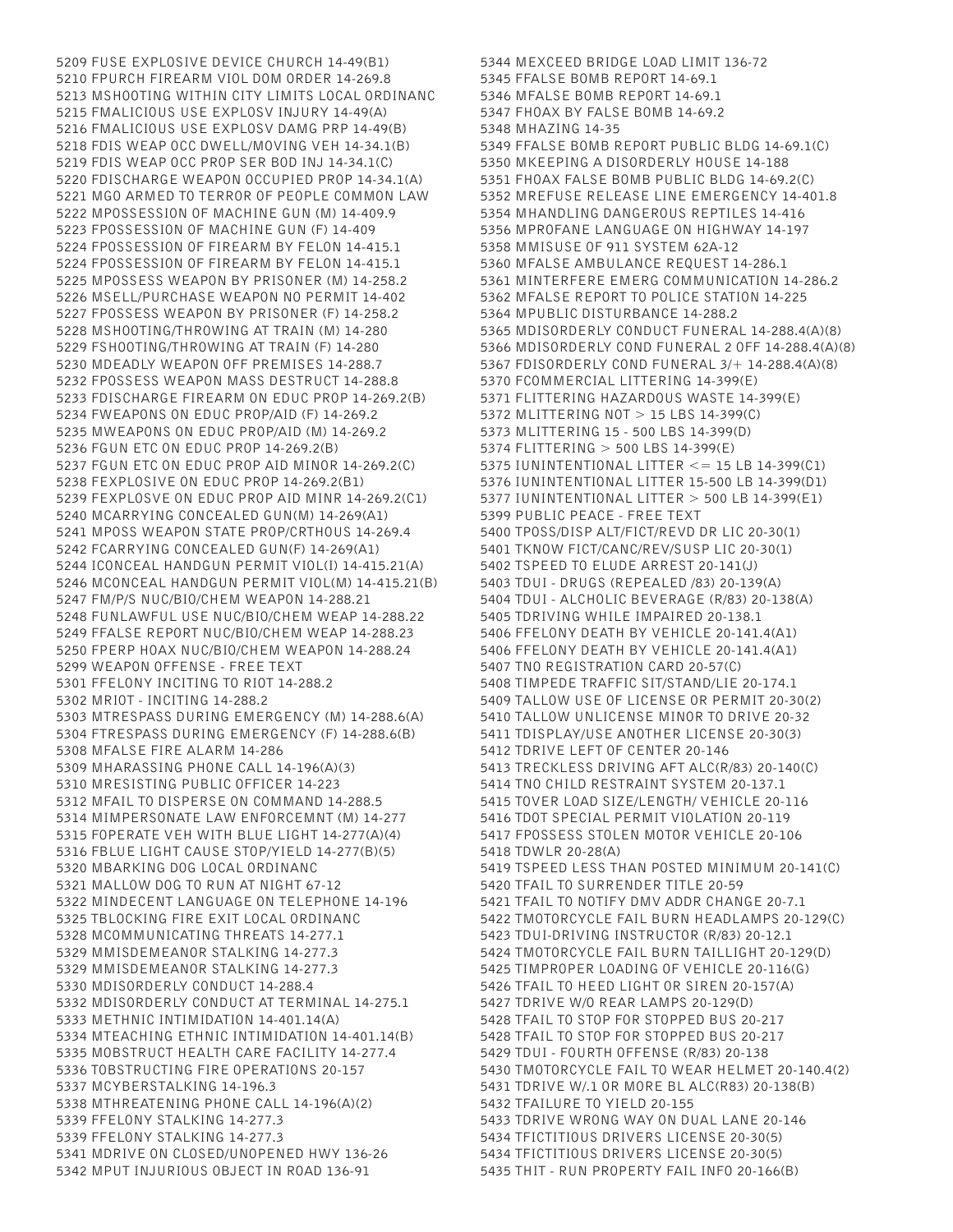5436 THIT AND RUN - FAIL INFO 20-166(B) 5437 THIT-RUN PERSON-FAIL ASSIST (M) 20-166(B) 5438 THIT-RUN PERSON FAIL STOP (F) 20-166(A) 5439 THIT-RUN -- UNATTENDED VEHICLE 20-166(C) 5440 TINSPECTION VIOLATION 20-183.2 5441 TNO OPERATORS LICENSE 20-7(A) 5442 TPREARRANGED SPEED COMPETITION 20-141.3(A) 5442 TPREARRANGED SPEED COMPETITION 20-141.3(A) 5443 TMISDEMEANOR DEATH BY VEHICLE 20-141.4(A2) 5444 TOVERLOADED/OVERCROWDED VEHICLE 20-140.2 5445 TFAIL TO BURN HEADLAMPS 20-129(A) 5446 TRECKLESS DRIVING TO ENDANGER 20-140(B) 5447 TIMPROPER TURN 20-153 5448 TRED LIGHT VIOLATION 20-158 5449 TALLOW FICTITIOUS REG PLATE 20-111(2) 5450 TSPEEDING 20-141(J1) 5451 TIMPROPER USE OF TRAFFIC LANE 20-153(C) 5452 TSPEED COMPETITION 20-141.3(B) 5452 TSPEED COMPETITION 20-141.3(B) 5453 TALLOW INTOX PERSON DRIVE(R/83) 20-138 5454 TSTOP SIGN VIOLATION 20-158 5455 TFAIL COMPLY LIC RESTRICTIONS 20-7(E) 5456 TTOO FAST FOR CONDITIONS 20-141 5457 TOBSTRUCTED WINDSHIELD 20-127 5458 TUNSAFE MOVEMENT 20-154 5459 TDWI 2ND OFFENSE 20-138.1 5460 TFAILURE TO REDUCE SPEED 20-141(M) 5461 TEXPIRED REGISTRATION CARD/TAG 20-111(2) 5462 TUNSAFE TIRES 20-122.1 5463 TSPINNING TIRES LOCAL ORDINANC 5464 TRECKLESS DRVG-WANTON DISREGARD 20-140(A) 5465 TFICT/CNCL/REV/ALT REG CARD/TAG 20-111(2) 5466 TDRIVE WRONG WAY-ONE WAY ST/RD 20-165.1 5467 TEXCEEDING SAFE SPEED 20-141(A) 5468 TFICTITIOUS INFO TO OFFICER 20-29 5469 TEXPIRED OPERATORS LICENSE 20-7(F) 5470 TALLOW UNLICENSED TO DRIVE 20-34 5471 TAID AND ABET IMPAIRED DRIVING 20-138.1 5472 TDUI - SECOND OFFENSE (R/83) 20-138 5473 TDUI - THIRD OFFENSE (R/83) 20-138 5474 TDWLR PERMANENT 20-28(B) 5475 TFAIL COMPLY RESTRICTED DRIVING 20-16.1(B) 5476 TFAIL TO STOP FOR RR WARNING 20-142 5477 TFAIL TO DIM HEADLAMPS 20-181 5478 TSPEED FASTER THAN REASONABLE 20-141(A) 5479 TFAIL TO REPORT ACCIDENT 20-166.1 5480 TFAIL PEDESTRIAN RIGHT OF WAY 20-173 5481 TNO LIGHTS ON PARKED VEHICLE 20-134 5482 TFOLLOWING TOO CLOSELY 20-152 5483 TILLEGAL PARKING 20-162.1 5484 TIMPROPER PASSING 20-150 5485 TDR/ALLOW REG PLATE NOT DISPLAY 20-111(1) 5486 TIMPROPER MUFFLER 20-128 5487 TNO MOTORCYCLE ENDORSEMENT 20-7(A1) 5488 TIMPROPER BRAKES 20-124 5489 TNO LIABILITY INSURANCE 20-309 5490 TLEAVE SCENE OF ACCIDENT 20-166(B) 5491 TDRIVE/ALLOW MV NO REGISTRATION 20-111(1) 5492 TDRIVE W/O 2 HEADLAMPS 20-129(B) 5493 TLICENSE NOT IN POSSESSION 20-7(A) 5494 TOPERATE VEH NO INS 20-313(A) 5495 TPARK FIRE HYD/STATION/PRIV DR 20-162 5496 TOVERTIME PARKING 20-162.1 5497 THANDICAPPED PARKING VIOLATION 20-37.6(E) 5498 TWILLFUL SPEED COMPETITION 20-141.3(B) 5499 TTRAFFIC OFFENSE - FREE TEXT 20 5501 TSPEEDING SCHOOL/ACTIVITY BUS 20-218

5502 TFAIL TO OBTAIN REG OR TITLE 20-50 5503 TREG/TITLE ADDRESS CHANGE VIO 20-67 5504 TOPER MOPED LESS THAN 16 YOA 20-8 5505 TFAIL EXHIBIT/SURRENDER LICENSE 20-29 5506 TUSE FOREIGN LICENSE WHILE DWLR 20-21 5507 TLOCATION OF TV IN VEHICLE 20-136.1 5508 TFAIL TO APPLY FOR NEW TITLE 20-73 5509 FMOTOR VEHICLE RENTAL FRAUD 20-106.1 5510 TFAIL TO SEC RED FLAG ON LOAD 20-117 5511 TDWI - LEVEL 1 20-138.1(A) 5512 TDWI - LEVEL 2 20-138.1(A) 5513 TDWI - LEVEL 3 20-138.1(A) 5514 TDWI - LEVEL 4 20-138.1(A) 5515 TDWI - LEVEL 5 20-138.1(A) 5516 TDWI - LEVEL 5 - AID/ABET 20-138.1(A) 5517 TDWI (.10) - LEVEL 1 20-138.1(A) 5518 TDWI (.10) - LEVEL 2 20-138.1(A) 5519 TDWI (.10) - LEVEL 3 20-138.1(A) 5520 TDWI (.10) - LEVEL 4 20-138.1(A) 5521 TDWI (.10) - LEVEL 5 20-138.1(A) 5522 TDWI (.10)-LEVEL 5 AID/ABET 20-138.1(A) 5523 TAID & ABET OPERATORS LIC VIOL 20-7 5524 TLEARNERS PERMIT VIOLATION 20-7(L) 5525 TSPECIAL ID FRAUD VIOLATION 20-37.8(A) 5526 TDWI - PROVISIONAL LICENSE 20-138.3 5527 FHABITUAL IMPAIRED DRIVING 20-138.5 5527 FHABITUAL IMPAIRED DRIVING 20-138.5 5528 TREPRODUCTION OF INSP STICKER 20-183.6 5529 TFAIL WEIGH/ENTER WEIGH STATION 20-183.11 5530 MDOG VACCINATION 130-185 5531 TAID AND ABET DWLR 20-28 5532 TBUY/SELL VEHICLE NO LICENSE 20-287 5533 TFAILURE TO DELIVER TITLE 20-75 5534 FFALSE CERTIFICATION OF TITLE 20-72(B) 5535 TDISPLAY ANOTHERS LIC AS OWN 20-30(3) 5536 TFAIL SURR TITLE/REG CARD/TAG 20-111(4) 5537 TDELIV/ACCEPT BLANK/OPEN TITLE 20-72(B) 5538 TGIVE/LEND/BORROW LIC PLATE 20-111(3) 5539 TOVERTAKEN VEH INC SPEED(M) 20-149(B) 5540 MTREATMENT W/O REQ LICENSE 90-109 5541 MBARBERING W/O CERTIFICATE 86A-1 5542 MNO BARBERSHOP/SCHOOL PERMIT 86A-1 5543 FSPECL ID FRAUD IN COMMIT FEL 20-37.8(B) 5544 MPUBLIC HEALTH VIOLATION 130A-25 5545 MFAIL TO REPORT FOR TB TREATMNT 130A-178 5546 MSEWAGE DISPOSAL VIOLATION 130-335 5547 FB/S/P FORGED INSPECTION STICKR 20-183.8(C)(2) 5548 FDUMP TOXIC SUBSTANCES 14-284.2 5549 TSPEEDING IN SCHOOL BUS 20-218(B) 5550 TFAIL TO OBEY TRAFFIC OFFICER 20-114.1 5551 TMV SUBLEASE VIOLATION (M) 20-106.2(B) 5552 FMV SUBLEASE VIOLATION (F) 20-106.2(B) 5553 TDWLR VIOL RESTORED LIC 20-17.8(F) 5554 FPASS STOPPED BUS SER BOD INJ 20-217(G) 5555 TPOSSESION STOLEN VEHICLE(MISD) 20-106 5556 TFICT/CNCL/REV REG CARD/TAG 20-111(2) 5557 TREG PLAT IMPROPERLY ATTACHED 20-63(G) 5558 TALTERED REG CARD/TAG 20-111(2) 5559 TDWLR VIOL .16 AC LMTD DRV PRV 20-179.3(J) 5560 TDWLR VIOL LIMITED DRIVE PRIV 20-28(A) 5561 TDRIVE W/O LIC FOR VEH-NON COMM 20-7(A) 5562 TSELL FALSE DRIVERS LIC/PERMIT 20-30(7) 5563 TSELL HANDICAPPED PLACARDS 20-37.6(C3) 5564 TOBTAIN DR LICENSE BY FRAUD 20-30(5) 5564 TOBTAIN DR LICENSE BY FRAUD 20-30(5) 5565 TPERMIT OPERATION VEH NO INS 20-313 5566 TTAMPERING WITH VEHICLE PARTS 20-107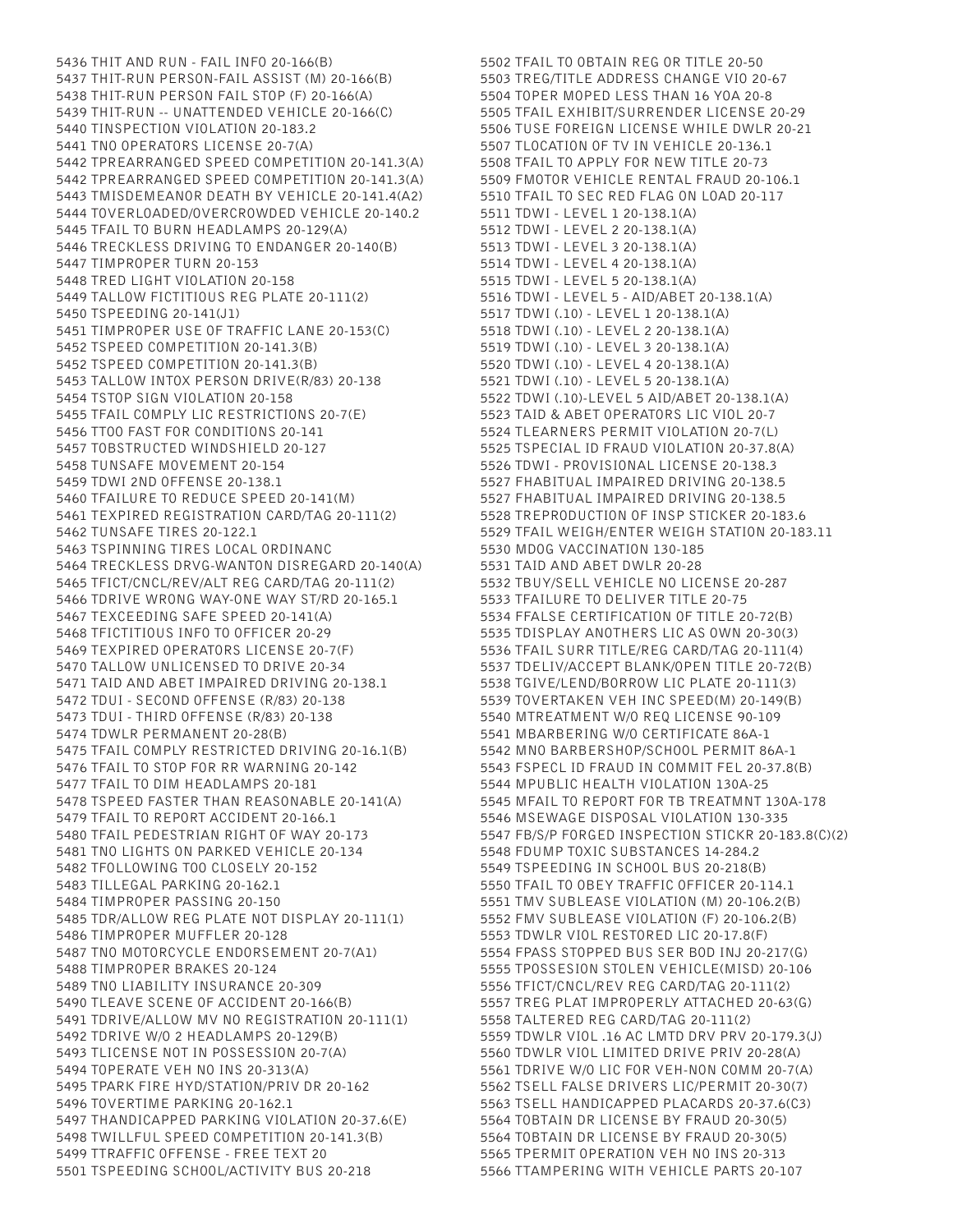5567 TTAMPERING WITH VEHICLE STEAL 20-107(B) 5568 TTAMPERING WITH VEHICLE 20-107 5569 TFAIL TO SIGN REGISTRATION CARD 20-57(C) 5570 TDRIVE AFTER DRINKING PROV LIC 20-138.3 5571 TIMPAIRED SUPERV/INSTRUCTION 20-12.1 5572 MDRINK BEER/WINE WHILE DRIVING 18B-401(A) 5573 TCOVERING/DISGUISING REG PLATE 20-63(G) 5574 TIMPROPER USE DEALER PERMIT/TAG 20-79 5575 TFALSE REPORT OF THEFT OF MV 20-102.1 5576 TUSE OF RED OR BLUE LIGHT 20-130.1(E) 5577 TDRIVE AFTER CONSUMING < 21 20-138.3 5578 ICOVER REG STICKER/PLATE 20-63(G) 5579 TRADAR DETECTOR COMM VEHICLE 20-396 5580 TTWIN/SEMI TRAILER VIOL(M) 20-115.1 5581 FFEL HIT/RUN FAIL STOP PER INJ 20-166(A) 5582 TFAIL TO GIVE INFO/AID PER INJ 20-166(B) 5583 THIT/RUN FAIL STOP PROP DAMAGE 20-166(C) 5584 THIT/RUN LEAVE SCENE PROP DAM 20-166(C)(1) 5585 TDESIGNATED TRUCK ROUTE VIOL 20-116(H) 5586 TNC ID CARD FRAUD 20-37.7(E) 5587 TFAIL FILE REP/NOTC UNCLAIM MV 20-77(D) 5588 FCHANGE OF MILEAGE VIOL 20-343 5589 IPOSS OPN CNT/CONS ALC PSG AREA 20-138.7(A1) 5590 FALTERING SERIAL NUMBERS 20-109(B) 5591 TALTER TITLE 20-71(A) 5592 FALTER TITLE 20-71(A) 5593 FSELL FALSE DRIVERS LIC/PERMIT 20-30(7) 5594 TOPEN CONT AFTER CONS ALC 1ST 20-138.7 5595 TOPEN CONT AFTR CONS ALC SUBOFN 20-138.7 5596 TWINDOW TINTING VIOL 20-127(D) 5597 TFAIL TO ENTER/WEIGH STATION 20-118.1 5598 FFALSE LIC/PERM IN COMMIT FEL 20-30(9) 5599 TRAFFIC OFFENSE-FREE TEXT 5610 TDWI COMMERCIAL VEHICLE 20-138.2 5610 TDWI COMMERCIAL VEHICLE 20-138.2 5615 TCOMMERCIAL DWI UNDER INFLUENCE 20-138.2(A)(1) 5615 TCOMMERCIAL DWI UNDER INFLUENCE 20-138.2(A)(1) 5620 TCOMMERCIAL DWI >=.04 20-138.2(A)(2) 5620 TCOMMERCIAL DWI >=.04 20-138.2(A)(2) 5621 TCOMMERCIAL DWI SCH I CS 20-138.2(A)(3) 5622 TCONSUME ALCOHOL COMM VEH 20-138.2A 5624 TCONSUME ALCH SCH BUS/CHILD VEH 20-138.2B 5625 IPOSSESS ALCOHOL IN CMV 20-138.2C 5630 TLEARNERS PERMIT VIOLATION >18 20-7(L) 5633 TLIC/PRMIT TIME LIMIT VIOL <18 20-11(L) 5634 TLIC/PERMIT NO SUPV DRIVER <18 20-11(L) 5635 TDWLR LICENSE NOT RECLAIMED 20-28(A1) 5637 FELUDE ARREST MV CAUSE DEATH 20-141.5(A) 5638 FELUDE ARREST MV DEATH 2 AF 20-141.5(B) 5639 FELUDE ARREST MV DEATH >=3 AF 20-141.5(B) 5640 TFLEE/ELUDE ARREST W/MV (M) 20-141.5(A) 5641 FFLEE/ELUDE ARREST W/MV (F) 20-141.5(B) 5642 FELUDE ARRST MV 2 AGRVTG FCTRS 20-141.5(B) 5643 FELUDE ARRST MV >=3 AGRV FCTRS 20-141.5(B) 5644 TAGGRESSIVE DRIVING 20-141.6 5645 FPASSENGER FLEE ACC INJ/DEATH 20-166.2(A) 5646 TPASSENGER FLEE ACC PROP DAM 20-166.2(A) 5647 TPASSENGER FAIL GIVE INFO/AID 20-166.2(B) 5655 TNO DRIVERS LIC COMM VEHICLE 20-7(A) 5657 TDRIVE CVEH CLIC DISQUALIFIED 20-28(D) 5660 TDRIVE CVEH W/C LIC SUS/REV/DQD 20-37.12 5661 TCOMM DL NOT IN POSSESSION 20-37.12(A) 5662 TDR COM VEH W/O PROPER ENDORSE 20-37.12(A) 5663 TCMV OUT-OF-SERVICE ORDER VIOL 20-37.12(B) 5670 TFAIL TO MARK FOR HIRE VEHICLE 20-101 5674 TFAIL DISPLAY/ADVT LIC OR LIST 20-290 5680 TRADAR DETECTOR COMM VEHICLE 20-396(A)

5682 TMOTOR CARRIER LOG BOOK VIOL 20-396(A) 5685 TRECKLESS DRVG W CMV LOAD PRMT 20-140(F) 5686 TSPEED > 15 OVER CMV LOAD PRMT 20-141(J3) 5687 TSPEED >=15 OVER CMV LOAD PRMT 20-141(J3) 5699 TCOMM/OTHER LICENSE - FREE TEXT 20 5704 MSECRET LISTENING PRISONER/ATTY 14-227.1 5705 MTRSPSS POSTED PROP PINE STRAW 14-159.6(B) 5706 MTRESPASS ON POSTED PROPERTY 14-159.6 5707 MTRESPASS WITHOUT A LICENSE 14-134 5708 MFIRST DEGREE TRESPASS 14-159.12 5709 MSECOND DEGREE TRESPASS 14-159.13 5710 MFORCIBLE TRESPASS COMMON LAW 5711 MRIDE ON TRAIN UNLAWFULLY 62-319 5712 MINJURY TO PERSONAL PROPERTY 14-160 5713 MRIDE ON TRAIN UNLAWFULLY 14-460 5714 MMISDEMEANOR SECRET PEEPING 14-202 5714 MMISDEMEANOR SECRET PEEPING 14-202 5715 FFELONY SECRET PEEPING 14-202 5716 MDOMESTIC CRIM TRESPASS(M) 14-134.3(A) 5717 FDOM CR TRESPSS SAFE HOUSE WEAP 14-134.3(B) 5719 MDEFACE GRAVE/GRAVE SITE (M) 14-148 5720 FDEFACE GRAVE/GRAVE SITE (F) 14-149 5729 MTRESPASS W/ALL TERRAIN VEH 14-159.3 5730 MTRESPASS ON AIRPORT PROPERTY 63-26.1 5731 MTRESPASS ON RR RIGHT-OF-WAY 14-280.1 5799 INVADE PRIVACY - FREE TEXT 6030 MDOG OR CAT VACCINATION 130A-185 6039 MPRACTICE PHARMACY W/O LICENSE 90-85.21B 6040 MTREATMENT W/O REQ LICENSE 90-109 6041 MBARBERING W/O CERTIFICATE 86A-1 6042 MNO BARBER SHOP/SCHOOL PERMIT 86A-1 6043 MPRACTICE MEDICINE W/O LICENSE 90-18(B) 6044 MPUBLIC HEALTH VIOLATION 130A-25 6045 MFAIL TO REPORT FOR TB TREATMNT 130A-144(F) 6046 MSEWAGE DISPOSAL VIOLATION 130A-335 6048 FDUMP TOXIC SUBSTANCES 14-284.2 6049 FPRACT MEDICINE W/ NON-NC LIC 90-18(A) 6099 HEALTH LAW - FREE TEXT 6170 FCONTROLLED SUBSTANCE TAX CRIME 105-113.110 6175 MTAX ON DRUGS 105-113.111 6180 MFAIL TO FILE/PAY INCOME TAX 105-236 6181 MFAIL TO WITHHOLD TAX 105-236(8) 6185 FAID/ASSIST FRAUD TAX RETURN 105-236(9A) 6185 FAID/ASSIST FRAUD TAX RETURN 105-236(9A) 6186 FTAX FRAUD BY PREPARER >= \$100K 105-236(9A)(A) 6187 FTAX FRAUD BY PREPARER < \$100K 105-236(9A)(B) 6188 FATTEMPT TO EVADE OR DEFEAT TAX 105-236(7) 6188 FATTEMPT TO EVADE OR DEFEAT TAX 105-236(7) 6189 FTAX FRAUD BY NON-PREPARER 105-236(9A)(C) 6190 MFAIL TO FILE/PAY SALES TAX 105-236 6195 MFAIL TO LIST PROPERTY FOR TAX 105-308 6199 TAX REVENUE - FREE TEXT 6205 MINSTIGATE CRUELTY TO ANIMALS 14-361 6206 FCRUELTY TO ANIMALS(F) 14-360(B) 6207 MFISHING WITHOUT A LICENSE 113-270.1B(A) 6208 MHUNTING WITHOUT A LICENSE 113-270.1B(A) 6209 MTRAP WITHOUT A LICENSE 113-270.1B(A) 6210 MCRUELTY TO ANIMALS(M) 14-360(A) 6211 MABANDONMENT OF AN ANIMAL 14-361.1 6212 MFISHING WITHOUT A LICENSE 113-271 6213 MNO TROUT LICENSE 113-272 6214 MNO HUNTING LICENSE 113-270.2 6215 MNO BIG GAME LICENSE 113-270.3 6216 MMOTORBOAT W/O LIFESAVING DEV 75A-6 6217 MHUNT/FISH/TRAP-NO GAME LICENSE 113-270.3 6218 IFAILURE TO WEAR HUNTER ORANGE 113-291.8(A) 6219 MUNLAWFULLY TAKE MIG GAME BIRD 113-294(M)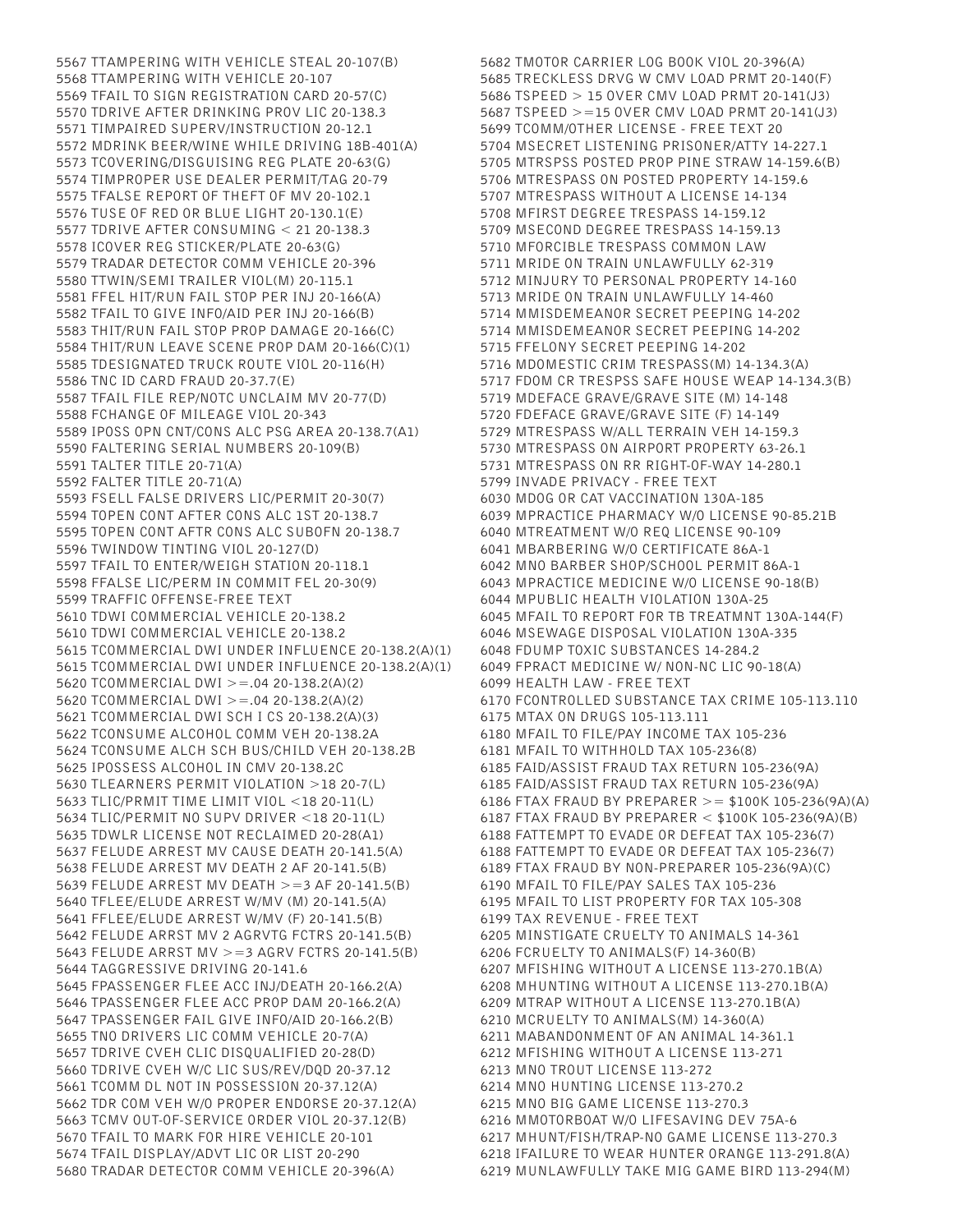6220 MSELLING/BUYING WILDLIFE 113-294 6221 MTAKE GAME DURING CLOSED SEASON 113-264(A) 6222 MEXCEEDING GAME LIMIT 113-291 6223 MOPER MOTORBOAT INVALID NUMBER 75A-4 6224 MBOATING W/O REQ LIGHTS/EQUIP 75A-6 6225 MUSE UNPLUGGED SHOTGUN 113-291.1(F) 6226 MPOSS DEER TAKEN CLOSED SEASON 113-294(D) 6230 MDWI - MOTOR BOAT/VESSEL 75A-10(B1) 6231 MFISH WITH UNLAWFUL BAIT 113-134 6232 MPOSS NATURAL BAIT/TROUT WATERS 113-135 6240 MSPOTLIGHT DEER/NIGHT DEER HUNT 113-294(E) 6240 MSPOTLIGHT DEER/NIGHT DEER HUNT 113-294(E) 6242 MSHINE/SWEEP LIGHT FOR DEER 113-291.1(E1) 6244 MOPEN BURNING WHEN PROHIBITED 113-60.25 6246 MFAIL REPORT/TAG BIG GAME 113-270.3(C) 6248 MLITTER GAMELAND/ACCESS AREA 113-264(A) 6250 MHUNT/FISH POST PROP NO PERMIT 113-285 6251 MHUNT FROM STATE ROAD LOCAL ORDINANC 6252 MHUNT FROM MOTOR VEHICLE 113-291.1(B)(1) 6253 IUNLAWFUL USE BOAT ACCESS AREA 113-135.1(A)(2) 6254 MDRIVE ON GAMELANDS ILLEGALLY 113-135 6255 MOPERT ATV SANDHILLS/GAMELAND 113-264 6256 MEXCEEDING NO WAKE SPEED 75A-15 6257 MUNLAWFUL USE BOAT ACCESS AREA 113-264(A) 6258 MUNLAWFUL CAMPING 113-35(A) 6259 FDOG FIGHTING 14-362.2 6260 MCOCKFIGHTING 14-362 6261 MANIMAL FIGHTING 14-362.1 6262 MTAKE SHRIMP IN CLOSED AREA 113-187 6262 MTAKE SHRIMP IN CLOSED AREA 113-187 6263 FCOCKFIGHTING 14-362 6264 MFISH TROUT WATER CLOSED SEASON 113-292 6266 MCOMM FISHING NO VESSEL LICENSE 113-152 6267 MCOM/MECH FISH NO SHELLFISH LIC 113-154(A) 6268 MGILL NET VIOLATION 113-152 6269 MCRAB OR CRAB POT VIOLATION 113-135(A) 6271 MNEGLIGENT HUNTING 113-290.1 6272 MPOSS FIREARM CLOSED SEASON 113-135 6279 MPOUND NET OR STAKES VIOLATION 113-135(A) 6280 MTAKE/POSS UNDERSIZE FISH 113-135(A) 6281 MTAKE SHELLFISH POLLUTED WATER 113-187(D)(1) 6281 MTAKE SHELLFISH POLLUTED WATER 113-187(D)(1) 6282 MTAKE/POSS UNDERSIZE BLUEFISH 113-135(A) 6283 MTAKE/POSS UNDERSIZE CLAMS 113-135(A) 6284 MTAKE/POSS UNDERSIZE FLOUNDER 113-135(A) 6285 MTAKE/POSS UNDERSIZE OYSTERS 113-135(A) 6286 MTAKE/POSS UNDERSIZE RED DRUM 113-135(A) 6287 MTAKE/POSS UNDERSIZE SPOT TROUT 113-135(A) 6288 MTAKE/POSS UNDERSIZE STRPD BASS 113-135(A) 6289 MTAKE/POSS UNDERSIZE WEAKFISH 113-135(A) 6299 WILDLIFE - FREE TEXT 7101 MCONVERSION OF MILITARY PROP. 127A-131(A) 7102 MDESTRUCTION OF MILITARY PROP 127A-131(A) 7103 MFAIL TO REGISTER MILITARY PROP 127A-131(B) 7110 MREMOVE/ALTER ID NUMBER 14-401.4 7112 MRETAIL UNLAWFUL RECORDINGS 14-434 7199 PROPERTY - FREE TEXT 7301 FPERJURY - RICO 75D-7 7399 PUBLIC ORDER - FREE TEXT 8410 ICITY/TOWN VIOLATION (I) LOCAL ORDINANC 8499 ILOCAL ORDINANCE(I)-FREE TEXT 8501 ITRAFFIC CONTROL DEVICE VIOL LOCAL ORDINANC 8502 TPARKING VIOLATION LOCAL ORDINANC 8503 IPARKING VIOLATION LOCAL ORDINANC 8504 MNOISE ORDINANCE VIOLATION LOCAL ORDINANC 8505 MLOITER FOR DRUG ACTIVITY LOCAL ORDINANC 8506 MURINATE IN PUBLIC LOCAL ORDINANC

8507 MBEACH STRAND VIOLATION LOCAL ORDINANC 8508 MCITY/TOWN VIOLATION (M) LOCAL ORDINANC 8509 ISPINNING TIRES LOCAL ORDINANC 8510 MLEASH LAW VIOLATION LOCAL ORDINANC 8511 MSCREECHING TIRES LOCAL ORDINANC 8512 MLITTERING PUBLIC/PRIV PLACES 14-399 8514 MLITTERING BEER/WINE CONTAINER LOCAL ORDINANC 8516 MILLEGAL DUMPING LOCAL ORDINANC 8518 MNO CITY DOG TAG LOCAL ORDINANC 8520 MUNLICENSED PAWNBROKER 91-2 8521 MSOLICIT ALMS/BEG FOR MONEY LOCAL ORDINANC 8522 MPEDDLE LICENSE VIOLATION LOCAL ORDINANC 8526 TNO CITY TAGS LOCAL ORDINANC 8528 MALLOW DOG RUN AT LARGE/NIGHT 67-12 8530 MDEFRAUDING TAXI DRIVER LOCAL ORDINANC 8532 MSELLING BEER/WINE W/O LICENSE LOCAL ORDINANC 8534 MVIOL OF FIRE EXTINGUISHER LAW 69-31 8535 MCURFEW VIOLATION LOCAL ORDINANC 8536 MLOITERING LOCAL ORDINANC 8538 MOBSTRUCT PEDESTRIAN SIDEWALK LOCAL ORDINANC 8540 MTRESPASS OR SLEEP IN PARK VIOL LOCAL ORDINANC 8541 MSLEEP IN PUBLIC PLACE LOCAL ORDINANC 8543 MDISCHARGE FIREARM IN CITY LOCAL ORDINANC 8544 MPOSSESS FIREARM ON CITY PROP LOCAL ORDINANC 8546 MCARELESSNESS WITH FIRE LOCAL ORDINANC 8555 MLITTER-NOT>15LB/27CUFT 14-399(C) 8556 MLITTER BEACH-NOT>15LB/27CU FT 14-399(C) 8557 MLITTER - 15-500LB/27-100CU FT 14-399(D) 8558 FCOMM LITTER-ANY QUANTITY 14-399(E) 8559 FLITTER QUAN>500LB OR>100 CUFT 14-399(E) 8560 FLITTERING HAZARDOUS WASTE 14-399(E) 8561 MLITTERING-NOT > 15 LBS. 14-399(C) 8562 MLITTERING 15 - 500 LBS. 14-399(D) 8563 FLITTERING > 500 LBS. 14-399(E) 8570 MBARKING DOG LOCAL ORDINANC 8572 MBLOCKING FIRE EXIT LOCAL ORDINANC 8599 LOCAL ORDINANCE-FREE TEXT 8999 IINFRACTION - FREE TEXT 9901 FEXTRADITION/FUGITIVE OTH STATE 15A-727;733;734 9902 FHABEAS CORPUS 17-1 9903 ICHILD BICYCLE SAFETY VIOLATION 20-171.9 9904 FGOVERNOR'S WARRANT 15A-727 9905 FINJURY TO PREGNANT WOMAN(F) 14-18.2(B) 9906 MINJURY TO PREGNANT WOMAN(M) 14-18.2(C) 9910 FACCESSORY AFTER THE FACT (F) 14-7 9911 MACCESSORY AFTER THE FACT (M) 14-7 9912 FACCESS. BEFORE THE FACT (R/81) 14-6 9914 FFELONY AID AND ABET COMMON LAW 9916 MMISDEMEANOR AID AND ABET COMMON LAW 9918 FFELONY CONSPIRACY 14-2.4(A) 9919 MMISDEMEANOR CONSPIRACY 14-2.4(B) 9920 FCONTINUING CRIMINAL ENTERPRISE 90-95.1 9922 FHABITUAL FELON 14-7.1 9923 FVIOLENT HABITUAL FELON 14-7.7 9924 FCORPORATE MALFEASANCE 14-254 9926 MSCALPING TICKETS 14-344 9928 MSIMULATION OF COURT PROCESSES 14-118.1 9930 MWILLFUL FAIL DISCHARGE DUTIES 14-230 9954 TCIVIL REVOCATION DR LIC (10) 20-16.5 9955 TCIVIL REVOCATION DR LIC (30) 20-16.5 9956 TDRIVE AFTER DRINK-PROV LIC 20-138.3 9958 TAID AND ABET DWI 20-138.1 9960 TDRIVE-CONS MALT BEV PASS AREA 18B-401(A) 9962 TSPEEDING - SCHOOL ZONE 20-141.1 9963 MTRESPASS/IMPEDE SCHOOL BUS 14-132.2 9964 TEXCEEDING POSTED SPEED 20-141(B) 9966 MMAINTN VEH/DWELL/PLACE CS (M) 90-108(A)(7)